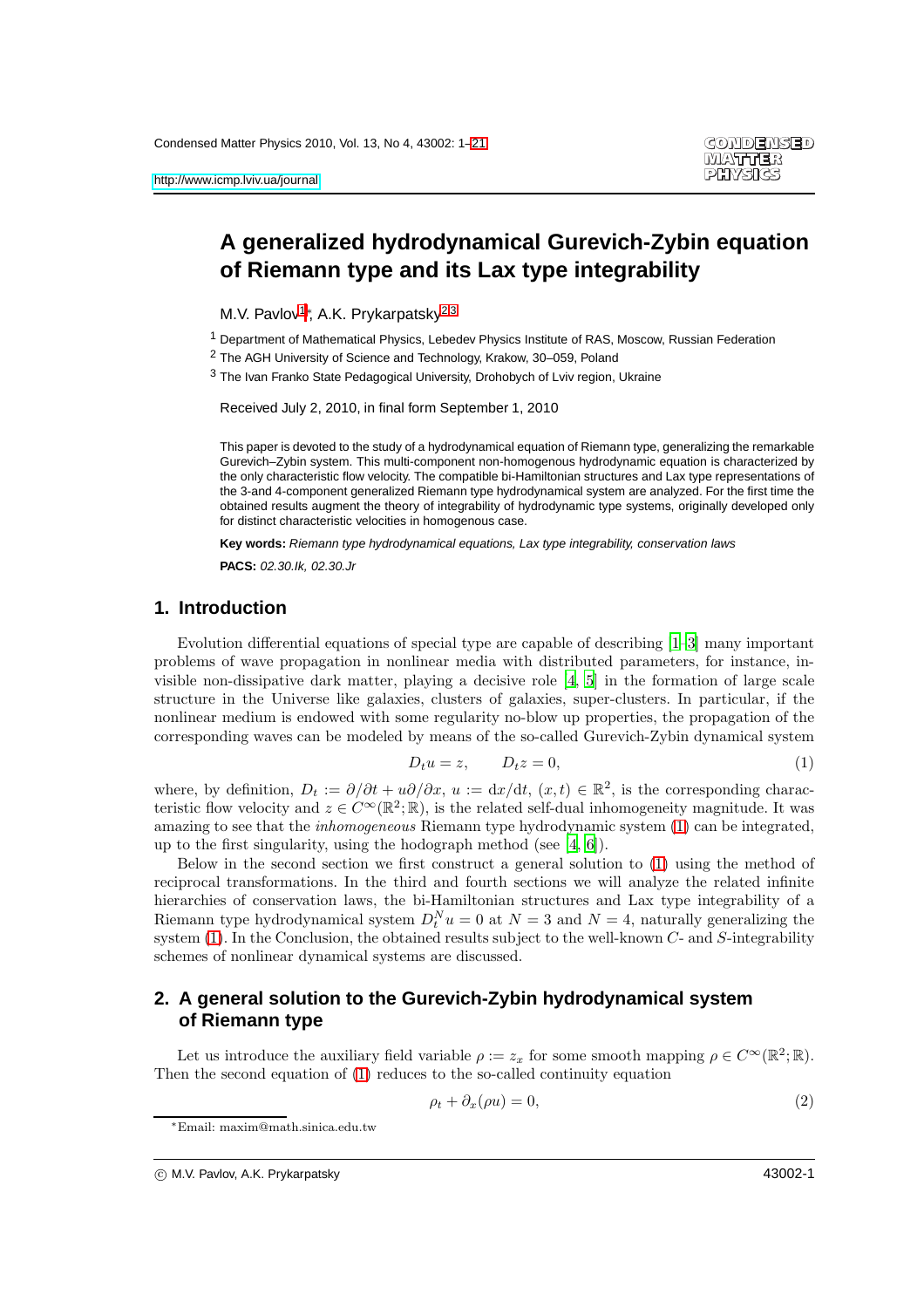which can be utilized in the construction of a simple reciprocal transformation

<span id="page-1-0"></span>
$$
dz = \rho dx - \rho u dt, \qquad dy = dt.
$$
 (3)

From [\(3\)](#page-1-0) one easily obtains that  $\partial_x = \rho \partial_z$  and  $\partial_t = \partial_y - \rho u \partial_z$ . Thus, system [\(1\)](#page-0-3) reduces to the form

<span id="page-1-1"></span>
$$
\left(\rho^{-1}\right)_y = u_z, \qquad u_y = z. \tag{4}
$$

The second equation can be easily integrated to

<span id="page-1-2"></span>
$$
u = yz + f(z),\tag{5}
$$

where  $f \in C^{\infty}(\mathbb{R};\mathbb{R})$  is an arbitrary smooth function. Then, the first equation in [\(4\)](#page-1-1) reduces to the form

$$
\left(\rho^{-1}\right)_y = y + f'(z),
$$

which can be easily integrated as

<span id="page-1-3"></span>
$$
\rho^{-1} = y^2/2 + f'(z)y + \varphi'(z),\tag{6}
$$

where  $\varphi \in C^{\infty}(\mathbb{R};\mathbb{R})$  is another arbitrary smooth function. Taking into account [\(5\)](#page-1-2) and [\(6\)](#page-1-3), an independent spatial variable  $x \in \mathbb{R}$  can be found by integrating the inverse to [\(3\)](#page-1-0) reciprocal transformation

<span id="page-1-6"></span>
$$
dx = \rho^{-1}dz + udy, \qquad dt = dy.
$$
 (7)

Thus, the general solution to the dynamical system [\(1\)](#page-0-3) is given implicitly in the following parametric form:

$$
u = zt + f(z)
$$
,  $x = \frac{zt^2}{2!} + f(z)t + \varphi(z)$ .

# **3. An** N**-component generalized one-dimensional Riemann type hydrodynamical equation**

The inhomogeneous hydrodynamic type system [\(1\)](#page-0-3) can be written in a compact form (thanks to Darryl Holm for this observation)

$$
D_t^2 u = 0,\t\t(8)
$$

where the flow operator  $D_t = \partial_t + u\partial_x$ ,  $(x, t) \in \mathbb{R}^2$ , is well known in fluid dynamics [\[10](#page-19-5)]. Indeed, the aforementioned equation can be written as two interrelated equations of the first order

$$
D_t u = z, \qquad D_t z = 0,\tag{9}
$$

which is nothing else but exactly  $(1)$ . Thus, an obvious generalization of  $(1)$  for an N-component case is written as

<span id="page-1-4"></span>
$$
D_t^N u = 0,\t\t(10)
$$

where  $N \in \mathbb{Z}_+$  is arbitrary.

Thus, we can formulate our result as the following proposition.

**Proposition 3.1** The generalized dynamical system  $(10)$  is also integrable by means of a suitable reciprocal transformation (see [\(3\)](#page-1-0)), possessing the related infinite hierarchies of conservation laws.

Proof. Indeed, let us write [\(10\)](#page-1-4) as N−component quasilinear system of the first order

<span id="page-1-5"></span>
$$
D_t u_1 = u_2, \qquad D_t u_2 = u_3, \qquad \dots, \qquad D_t u_{N-1} = u_N, \qquad D_t u_N = 0, \tag{11}
$$

where mappings  $u_1 = u, u_2, u_3, \ldots, u_{N-1}, u_N \in C^{\infty}(\mathbb{R}^2; \mathbb{R})$  are the corresponding intermediate smooth field variables.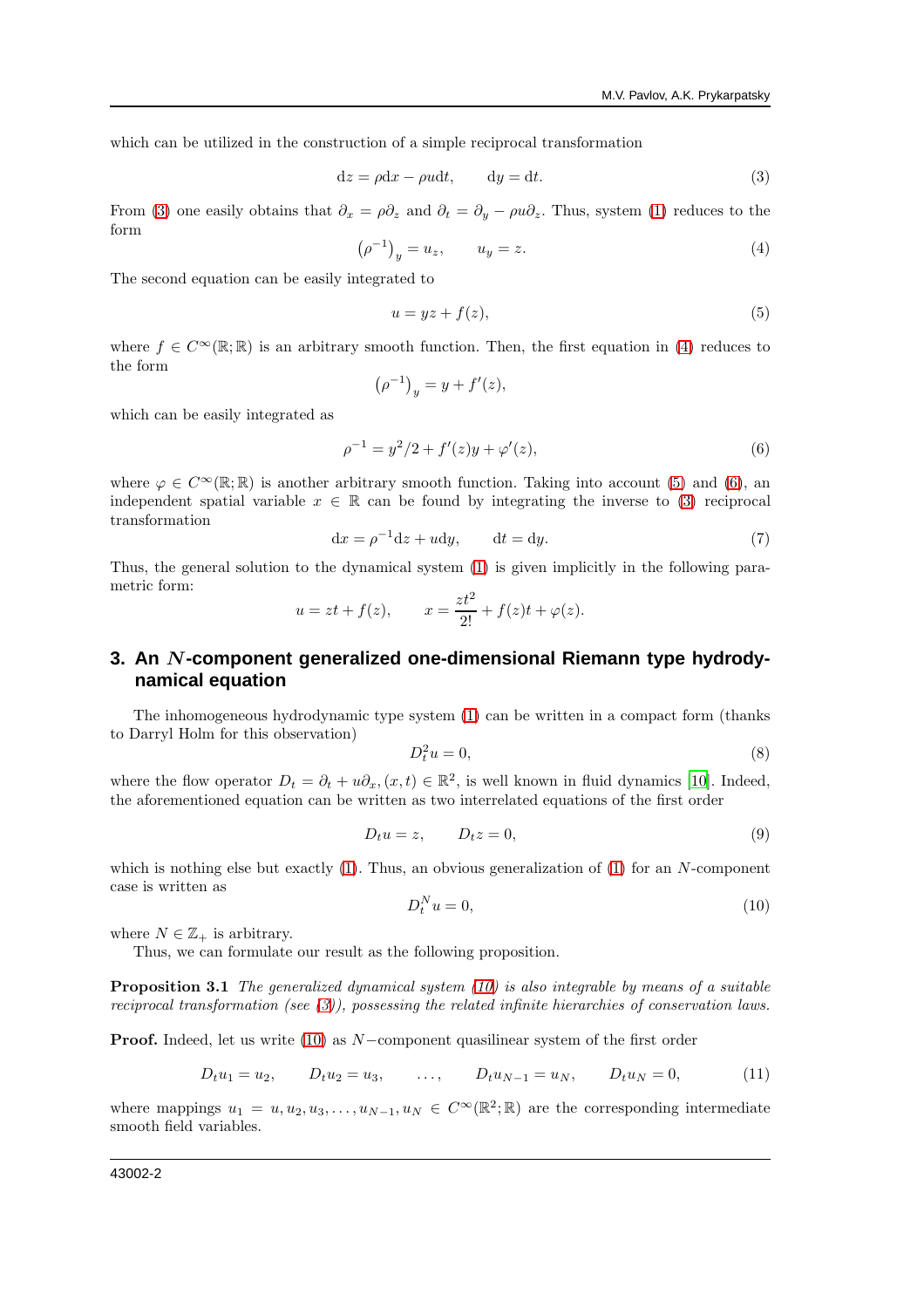Let us introduce an auxiliary field variable  $\rho = z_x$ , where  $z := u_N$ . The inhomogeneous hydrodynamic Riemann type system [\(11\)](#page-1-5), upon its rewriting as

<span id="page-2-0"></span>
$$
\partial_t u_N + u_1 \partial_x u_N = 0, \qquad \dots, \qquad \partial_t u_k + u_1 \partial_x u_k = u_{k+1}, \qquad \partial_t u_1 + u_1 \partial_x u_1 = u_{1+1}, \qquad (12)
$$

reduces (by means of the reciprocal transformation [\(3\)](#page-1-0), based on the continuity equation [\(2\)](#page-0-4)), to the following form

$$
(\rho^{-1})_y = \partial_z u_1
$$
,  $\partial_y u_1 = u_2$ ,  $\partial_y u_2 = u_3$ , ...,  $\partial_y u_{N-2} = u_{N-1}$ ,  $\partial_y u_{N-1} = z$ ,

which is, evidently, equivalent to a pair of simple equations

$$
\left(\rho^{-1}\right)_y = \partial_z u, \qquad \partial_y^{N-1} u = z. \tag{13}
$$

The last equation can be easily integrated to

$$
u = \frac{zy^{N-1}}{(N-1)!} + \sum_{n=0}^{N-2} f_{n+1}(z) \frac{y^n}{n!},
$$

where  $f_n \in C^{\infty}(\mathbb{R}^2;\mathbb{R}), n = \overline{1, N-1}$ , are arbitrary smooth functions. Then, the first equation reduces to the form

$$
\left(\rho^{-1}\right)_y = \frac{y^{N-1}}{(N-1)!} + \sum_{n=0}^{N-2} f'_{n+1}(z) \frac{y^n}{n!}
$$

one can easily integrate as follows:

$$
\rho^{-1} = \frac{y^N}{N!} + \sum_{n=0}^{N-2} f'_{n+1}(z) \frac{y^{n+1}}{(n+1)!} + f'_0(z),
$$

where  $f_0 \in C^{\infty}(\mathbb{R}^2;\mathbb{R})$  is also an arbitrary smooth function. Thus, an independent spatial variable  $x \in \mathbb{R}$  can be found from the inverse reciprocal transformation [\(7\)](#page-1-6) as

$$
x = \frac{zy^{N}}{N!} + \sum_{n=0}^{N-2} f_{n+1}(z) \frac{y^{n+1}}{(n+1)!} + f_0(z).
$$

As a result, a general solution to [\(10\)](#page-1-4) is given implicitly by the parametric form

<span id="page-2-1"></span>
$$
x = \frac{zt^N}{N!} + \sum_{n=0}^{N-2} f_{n+1}(z) \frac{t^{n+1}}{(n+1)!} + f_0(z),
$$
  

$$
u = \frac{zt^{N-1}}{(N-1)!} + \sum_{n=0}^{N-2} f_{n+1}(z) \frac{t^n}{n!},
$$
 (14)

finishing the proof.

The next remark demonstrates a very deep symmetry degeneracy of the generalized Riemann type hydrodynamical equation [\(10\)](#page-1-4).

Remark: The inhomogeneous hydrodynamic type system [\(12\)](#page-2-0) with a common characteristic velocity  $dx/dt = u_1 := u$  can be generalized for the case of an arbitrary characteristic velocity  $dx/dt = a(u_1, u_2, \dots, u_N) := a(\hat{u})$ , still preserving the reciprocal transformation integrability described above. Indeed, such an inhomogeneous hydrodynamic type system

$$
\partial_t u_N + a(\hat{u}) \partial_x u_N = 0, \qquad \ldots, \qquad \partial_t u_k + a(\hat{u}) \partial_x u_k = u_{k+1},
$$

under the reciprocal transformation

$$
dz = \rho dx - \rho a(\hat{u})dt, \qquad dy = dt,
$$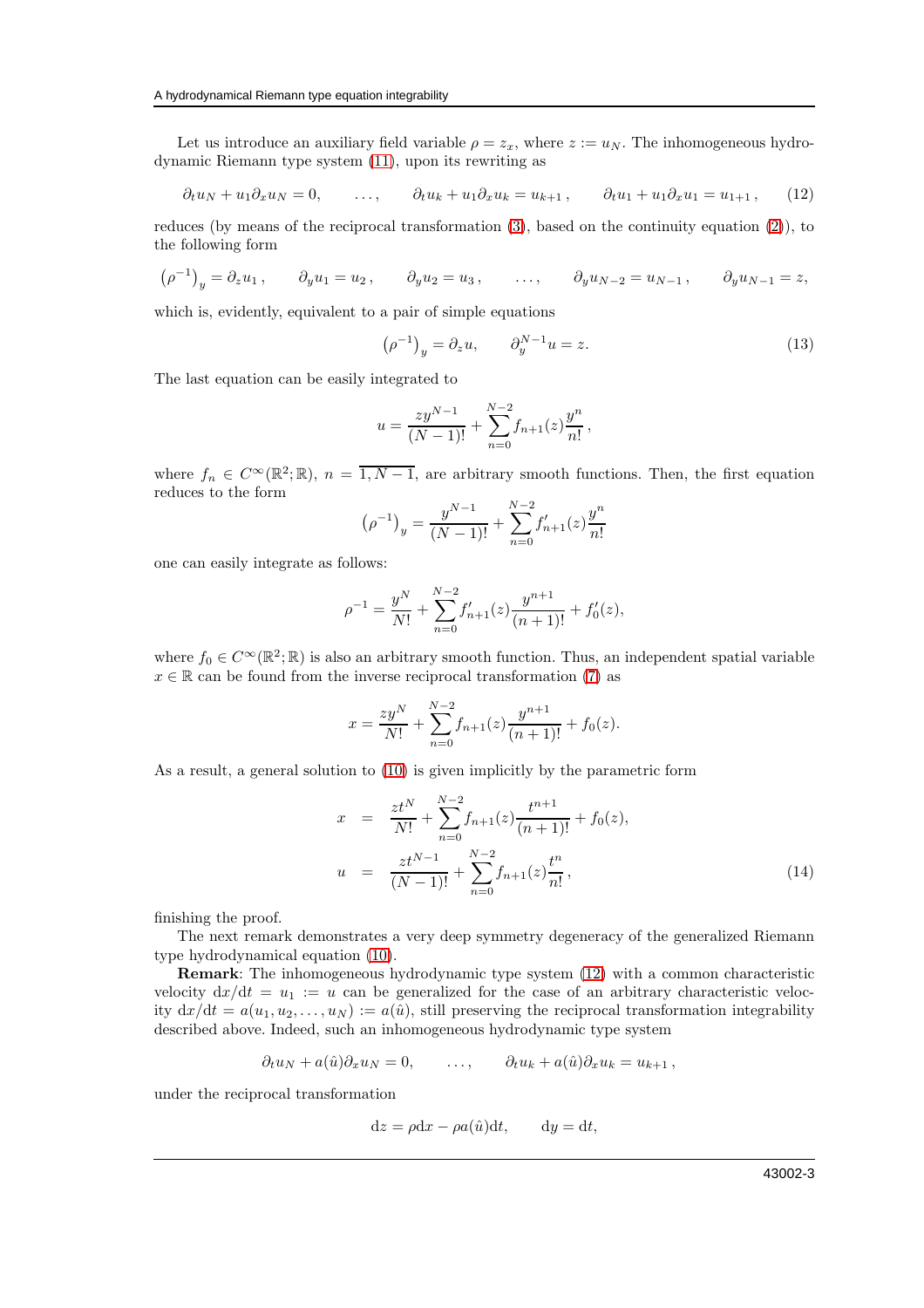reduces to the form

$$
(\rho^{-1})_y = \partial_z a(\hat{u}), \qquad u_k = \frac{zy^{N-k}}{(N-k)!} + \sum_{n=k-1}^{N-2} f_{n+1}(z) \frac{y^{n+1-k}}{(n+1-k)!},
$$

where  $k = \overline{1, N}$ . Since all functions  $u_k \in C^\infty(\mathbb{R}^2; \mathbb{R}), k = \overline{1, N}$ , are found explicitly in terms of the new independent variables  $z \in \mathbb{R}$  and  $y \in \mathbb{R}$ , the first equation can be easily integrated for any functional dependence  $a \in C^{\infty}(\mathbb{R}^N;\mathbb{R})$ . Then, the functional dependence  $x := x(z, y)$  can be also found in quadratures.

# **4. The generalized Riemann type hydrodynamical equation at**  $N = 2$ **: conservation laws, bi-Hamiltonian structure and Lax type representation**

Consider the generalized Riemann type hydrodynamical equation [\(10\)](#page-1-4) at  $N = 2$ :

$$
D_t^2 u = 0,\t\t(15)
$$

where  $D_t = \partial/\partial t + u\partial/\partial x$ , which is equivalent to the following dynamical system:

<span id="page-3-0"></span>
$$
\begin{aligned}\n u_t &= v - uu_x \\
 v_t &= -uv_x\n \end{aligned}\n \bigg\} := K[u, v],\n \tag{16}
$$

where  $K : \mathcal{M} \to T(\mathcal{M})$  is a related vector field on the  $2\pi$ -periodic smooth nonsingular functional phase space  $\mathcal{M} := \{(u, v)^\intercal \in C^\infty(\mathbb{R}/2\pi\mathbb{Z}; \mathbb{R}^2) : u_x^2 - 2v_x \neq 0, x \in \mathbb{R}\}.$  As we are interested first in the conservation laws for the system [\(16\)](#page-3-0), the following proposition holds.

<span id="page-3-5"></span>**Proposition 4.1** Let  $H(\lambda) := \int_0^{2\pi} h(x; \lambda) dx \in D(\mathcal{M})$  be an almost everywhere smooth functional on the manifold M, depending parametrically on  $\lambda \in \mathbb{C}$ , and whose density satisfies the differential condition

<span id="page-3-1"></span>
$$
h_t = \lambda (uh)_x \tag{17}
$$

for all  $t \in \mathbb{R}$  and  $\lambda \in \mathbb{C}$  on the solution set of dynamical system [\(16\)](#page-3-0). Then the following iterative differential relationship

$$
(f/h)_t = \lambda (uf/h)_x \tag{18}
$$

holds, if a smooth function  $f \in C^{\infty}(\mathbb{R}; \mathbb{R})$  (parametrically depending on  $\lambda \in \mathbb{C}$ ) satisfies for all  $t \in \mathbb{R}$  the linear equation

<span id="page-3-3"></span>
$$
f_t = 2\lambda u_x f + \lambda u f_x. \tag{19}
$$

**Proof.** We have from  $(17)-(20)$  $(17)-(20)$  that

<span id="page-3-2"></span>
$$
(f/h)_t = f_t/h - fh_t/h^2 = f_t/h - \lambda fu_x/h - \lambda fu_x/h^2
$$
  
=  $f_t/h + \lambda fu(1/h)_x - \lambda u_x f/h$   
=  $\lambda(uf)_x/h + \lambda uf(1/h)_x = \lambda(uf/h)_x,$  (20)

proving the proposition.

<span id="page-3-4"></span>The obvious generalization of the previous proposition is read as follows.

**Proposition 4.2** If a smooth function  $h \in C^{\infty}(\mathbb{R}; \mathbb{R})$  satisfies the relationship

$$
h_t = k u_x h + u h_x, \qquad (21)
$$

where  $k \in \mathbb{R}$ , then

$$
H = \int_{0}^{2\pi} h^{1/k} \mathrm{d}x \tag{22}
$$

is a conservation law for the Riemann type hydrodynamical system [\(16\)](#page-3-0).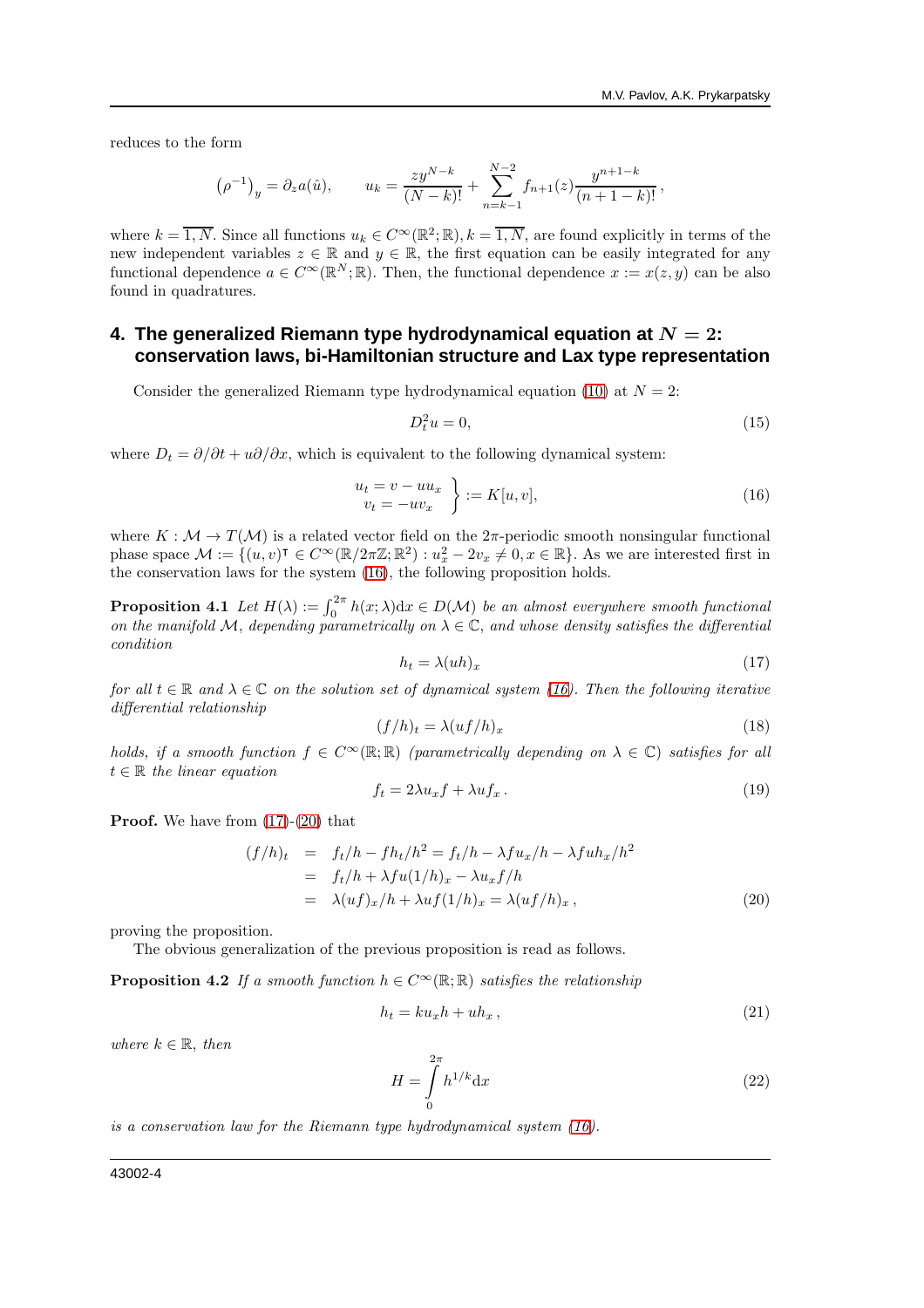<span id="page-4-3"></span>**Remark 4.3** Let  $\hat{h} \in C^{\infty}(\mathbb{R}; \mathbb{R})$  satisfy the differential relationship  $\hat{h}_t = (\hat{h}u)_x$ , then  $f = \hat{h}^2$  is a solution to equation [\(19\)](#page-3-3).

**Remark 4.4** If functions  $h_j \in C^\infty(\mathbb{R}; \mathbb{R}), j \in \mathbb{Z}_+$ , satisfy the relationships  $h_{j,t} = \lambda (h_j u)_x, j \in \mathbb{Z}_+$ ,  $\lambda \in \mathbb{C}$ , then the functionals

$$
H_{(i,j)} = \sum_{n \in \mathbb{Z}_+} k_n^{(i,j)} \int_0^{2\pi} h_i^{2^n} h_j^{(1-2^n)} \tag{23}
$$

with  $k_n^{(i,j)} \in \mathbb{R}$ ,  $n \in \mathbb{Z}_+$ ,  $i, j \in \mathbb{Z}_+$ , being arbitrary constants, are conserved quantities to equation [\(16\)](#page-3-0). This formula, in particular, makes it possible to construct an infinite hierarchy of nonpolynomial conserved quantities for the Riemann type hydrodynamical system [\(16\)](#page-3-0).

Example 4.5 The following non-polynomial functionals

<span id="page-4-0"></span>
$$
H_4^{(\frac{1}{3})} = \int_0^{2\pi} \sqrt{u_x^2 - 2v_x} dx, \qquad H_7^{(\frac{1}{3})} = \int_0^{2\pi} (u_x v_{xx} - u_{xx} v_x)^{1/3} dx,
$$
  
\n
$$
H_7^{(\frac{1}{2})} = \int_0^{2\pi} \sqrt{v(u_x^2 - 2v_x)} dx,
$$
  
\n
$$
H_8^{(\frac{1}{3})} = \int_0^{2\pi} (k_1 u (u_{xx} v_x - u_x v_{xx}) + k_1 v_{xx} v + k_2 (u_x^2 v - 2v_x^2))^{1/3} dx,
$$
  
\n
$$
H_9^{(\frac{1}{6})} = \int_0^{2\pi} (u_{xx} v_{xxx} - u_{xxx} v_{xx})^{\frac{1}{6}} dx,
$$
  
\n
$$
H_9^{(\frac{1}{4})} = \int_0^{2\pi} (u_x (u_{xx} v_x - u_x v_{xx}) + v_{xx} v_x))^{\frac{1}{4}},
$$
  
\n
$$
H_{10}^{(\frac{1}{6})} = \int_0^{2\pi} (2u_{xx} (u_x v_{xx} - u_{xx} v_x) - v_{xx}^2)^{\frac{1}{6}}.
$$
\n(24)

are conservation laws for the Riemann type dynamical system [\(16\)](#page-3-0).

Quite different conservation laws have been obtained in [\[21](#page-20-1)[–23\]](#page-20-2) using the recursion operator technique. The corresponding recursion operator proves to generate no new conservation law, if one applies it to the non-polynomial conservations laws [\(24\)](#page-4-0).

We also notice that dynamical system  $(16)$ , as it was shown before in [\[21,](#page-20-1) [22\]](#page-20-3), can be transformed via the substitution

<span id="page-4-1"></span>
$$
v = \frac{1}{2}\partial^{-1}(u_x^2 + \eta^2)
$$
\n(25)

into the generalized two-component Hunter-Saxton equation:

$$
u_{x,t} = -\frac{1}{2}u_x^2 - uu_{xx} + \frac{1}{2}\eta^2,
$$
  
\n
$$
\eta_t = -(u\eta)_x.
$$
\n(26)

This equation allows a simple reduction to the Hunter-Saxton dynamical system [\[13,](#page-19-6) [16](#page-19-7), [21,](#page-20-1) [22](#page-20-3), [24\]](#page-20-4) at  $\eta = 0$ :

<span id="page-4-2"></span>
$$
u_{xt} = -\frac{1}{2}u_x^2 - uu_{xx} \,. \tag{27}
$$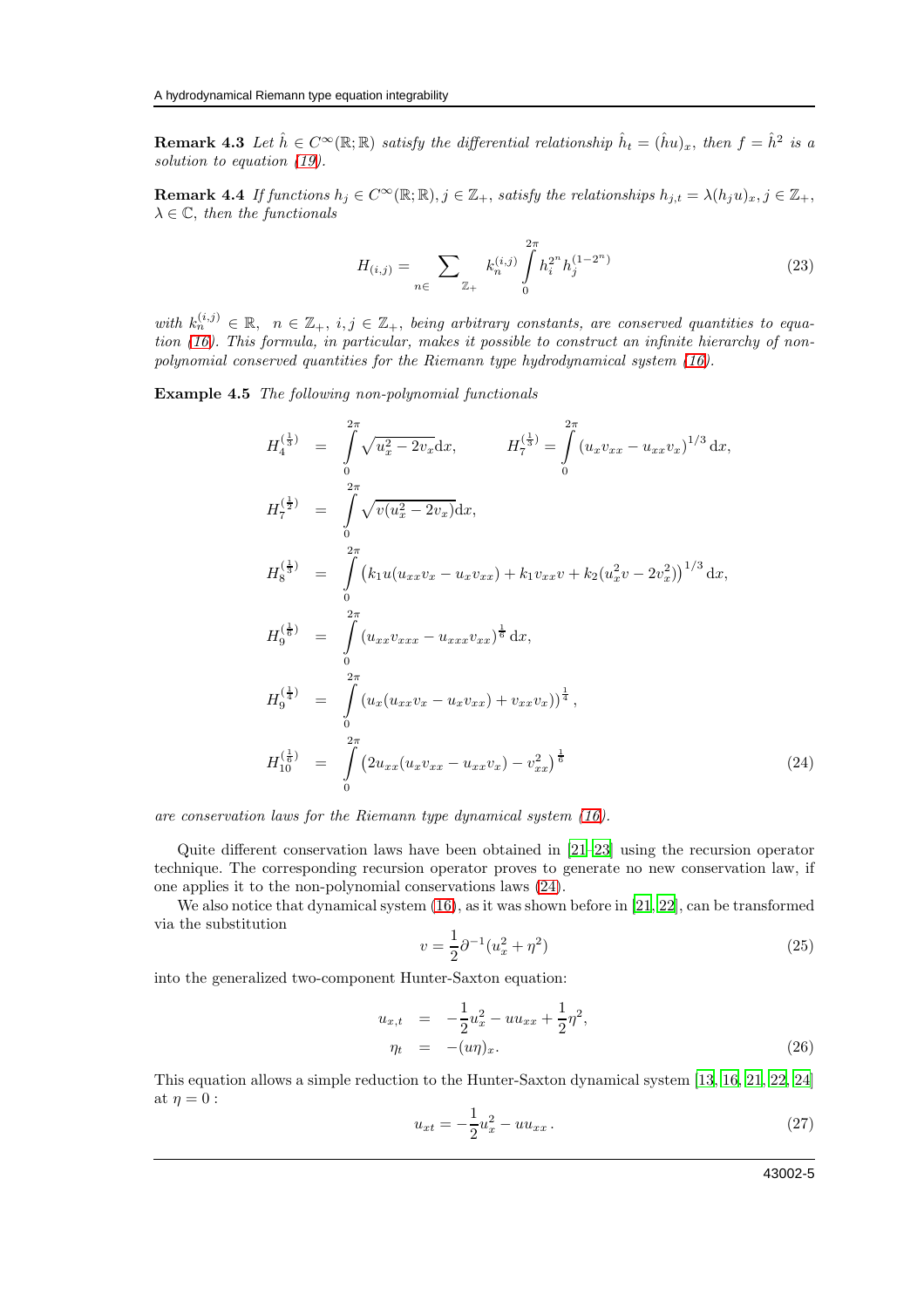The non-polynomial conservation laws [\(24\)](#page-4-0), upon rewriting with respect to the substitution [\(25\)](#page-4-1), give rise to the related non-polynomial conservation laws for a generalized two-component Hunter-Saxton dynamical system [\(27\)](#page-4-2). Moreover, if we further apply the reduction  $\eta = 0$ , we obtain, respectively, new non-polynomial conservation laws for the Hunter-Saxton dynamical system [\(27\)](#page-4-2), supplementing those found before in [\[22,](#page-20-3) [24](#page-20-4)].

Example 4.6 The following functionals

$$
H_7^{(\frac{1}{3})} = \int_0^{2\pi} (u_{xx} u_x^2)^{\frac{1}{3}} dx, \qquad H_9^{(\frac{1}{6})} = \int_0^{2\pi} \frac{u_{xxx} u + 2u_{xx} u_x}{\sqrt{u_{xx}}} dx,
$$
  

$$
H_8^{(\frac{1}{3})} = \int_0^{2\pi} [u_{xx} u_x (\partial^{-1} u_x^2) - u_{xx} u_x^2 u]^{\frac{1}{3}} dx
$$
 (28)

are the conservation laws for the Hunter-Saxton dynamical system [\(27\)](#page-4-2).

All of these and many other non-polynomial conservation laws can be easily obtained using Proposition [\(4.2\)](#page-3-4). For example, the following functionals

<span id="page-5-2"></span>
$$
H^{(n,m)} = \int_{0}^{2\pi} (u_{xx}^n u_x^m)^{\frac{2}{m+4n}} dx, \qquad H_1^{(2)} = \int_{0}^{2\pi} u_x^2 (\partial^{-1} u_x^2)^2 dx,
$$
  

$$
H_2^{(1/2)} = \int_{0}^{2\pi} \sqrt{u_{xx}} dx, \qquad H_3^{(1/3)} = \int_{0}^{2\pi} \sqrt{u_{xx} (\partial^{-1} u_x^2)} dx,
$$
  

$$
H_4^{(2/9)} = \int_{0}^{2\pi} [(\partial^{-1} u_x^2)(uu_x u_{xx}^2 - u_{xx}^2 (\partial^{-1} u_x^2))]^{\frac{2}{9}} dx
$$
(29)

are also conservation laws for the Hunter-Saxton dynamical system [\(27\)](#page-4-2), where  $m \neq -4n$  and  $n, m \in \mathbb{Z}$ .

Now we proceed to the analysis of the Hamiltonian properties of the dynamical system [\(16\)](#page-3-0), for which we will search for solutions  $[7-9]$  of Nöther equation

<span id="page-5-1"></span>
$$
L_K \vartheta = \vartheta_t - \vartheta K'^{*} - K' \vartheta = 0.
$$
\n(30)

where  $L_K$  denotes the corresponding Lie derivative on M subject to the vector field  $K : \mathcal{M} \to$  $T(M), K' : T(M) \to T(M)$  is its Frechet derivative,  $K'^* : T^*(M) \to T^*(M)$  is its conjugation with respect to the standard bilinear form  $(\cdot, \cdot)$  on  $T^*(\mathcal{M}) \times T(\mathcal{M})$ , and  $\vartheta : T^*(\mathcal{M}) \to T(\mathcal{M})$  is a suitable implectic operator on  $\mathcal{M}$ , with respect to which the following Hamiltonian representation

$$
K = -\vartheta \text{ grad } H_{\vartheta} \tag{31}
$$

for some smooth functional  $H_{\vartheta} \in D(\mathcal{M})$  holds. To show this, it is enough to find, for instance by means of the small parameter method [\[7](#page-19-8), [8](#page-19-10)], a non-symmetric  $(\psi' \neq \psi'^{*})$  solution  $\psi \in T^{*}(\mathcal{M})$  to the following Lie-Lax equation:

<span id="page-5-0"></span>
$$
\psi_t + K^{\prime,*}\psi = \text{grad }\mathcal{L}
$$
\n(32)

for some suitably chosen smooth functional  $\mathcal{L} \in \mathcal{D}(M)$ . As a result of easy calculations one obtains that

$$
\psi = (v, 0)^{\mathsf{T}}, \qquad L = \frac{1}{2} \int_{0}^{2\pi} v^2 \, \mathrm{d}x. \tag{33}
$$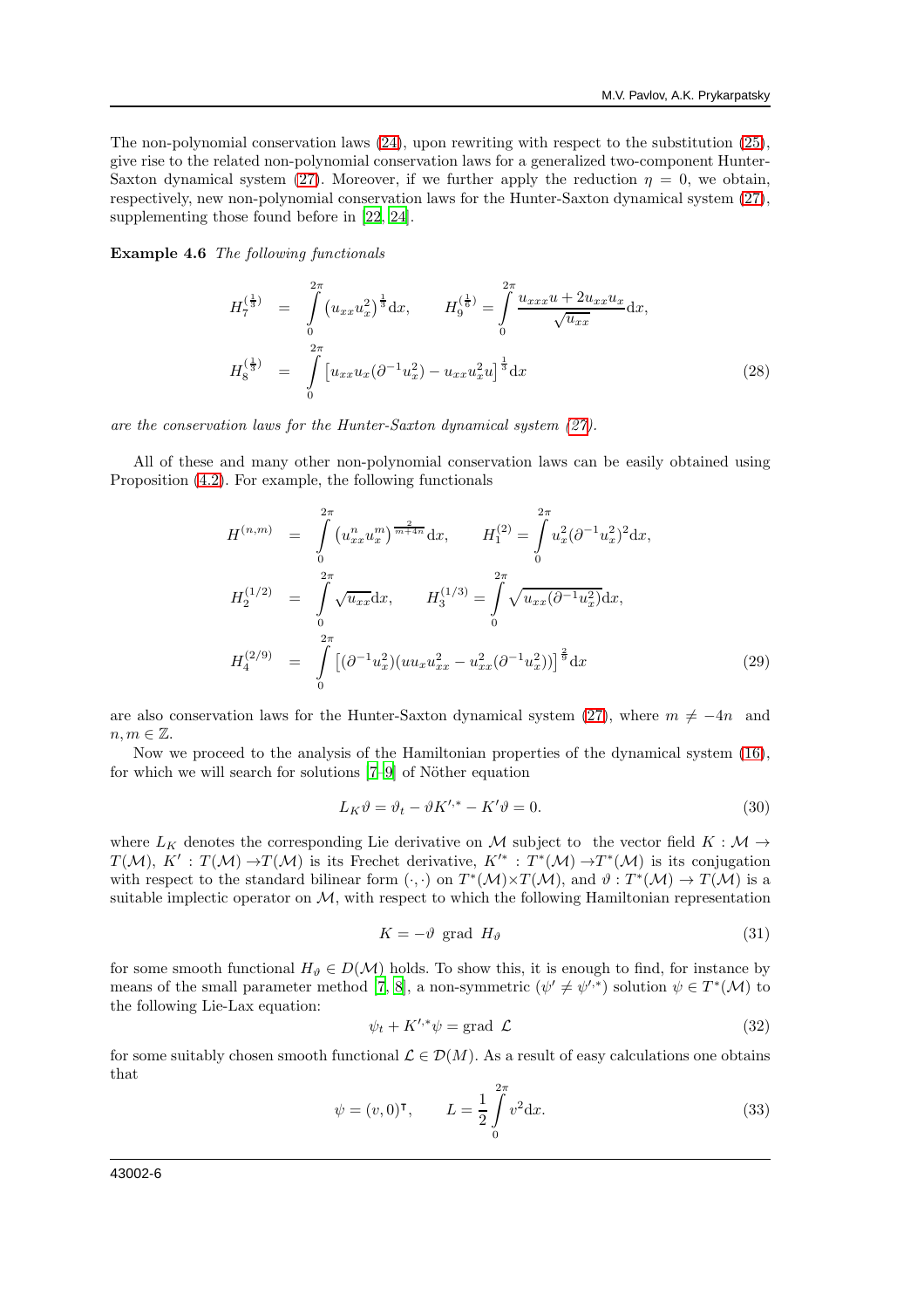Making use of [\(32\)](#page-5-0) jointly with the classical Legendrian relationship

<span id="page-6-2"></span>
$$
H_{\vartheta} := (\psi, K) - \mathcal{L} \tag{34}
$$

for the suitable Hamiltonian function, one easily obtains the corresponding symplectic structure

<span id="page-6-0"></span>
$$
\vartheta^{-1} := \psi' - \psi'^{*} = \begin{pmatrix} 0 & 1 \\ -1 & 0 \end{pmatrix}
$$
 (35)

and the non-singular Hamilton function

$$
H_{\vartheta} := \frac{1}{2} \int_{0}^{2\pi} (v^2 + v_x u^2) dx.
$$
 (36)

Since the operator [\(35\)](#page-6-0) is nonsingular, we obtain the corresponding implectic operator

<span id="page-6-5"></span>
$$
\vartheta = \left( \begin{array}{cc} 0 & -1 \\ 1 & 0 \end{array} \right),\tag{37}
$$

necessarily satisfying the Nöther equation [\(43\)](#page-6-1).

Here it is worth to observe that the Lie-Lax equation [\(32\)](#page-5-0) possesses another solution

$$
\psi = \left(\frac{u_x}{2}, -\frac{u_x^2}{2v_x}\right), \qquad \mathcal{L} = \frac{1}{4} \int_0^{2\pi} uv_x \, dx,\tag{38}
$$

giving rise, owing to expressions [\(35\)](#page-6-0) and [\(34\)](#page-6-2), to the new co-implectic (singular "symplectic") structure

<span id="page-6-3"></span>
$$
\eta^{-1} := \psi' - \psi'^{*} = \begin{pmatrix} \frac{\partial}{\partial u_x v_x^{-1}} & -\partial u_x v_x^{-1} \\ -u_x v_x^{-1} \partial u_x^2 v_x^{-2} & -\partial u_x^2 v_x^{-2} \end{pmatrix} \tag{39}
$$

on the manifold  $M$ , subject to which the Hamiltonian functional equals

$$
H_{\eta} := \frac{1}{2} \int_{0}^{2\pi} (u_x v - v_x u) \mathrm{d}x,\tag{40}
$$

supplying the second Hamiltonian representation

$$
K = -\eta \text{ grad } H_{\eta} \tag{41}
$$

of the Riemann type hydrodynamical system [\(16\)](#page-3-0). The co-implectic structure [\(39\)](#page-6-3) is singular, since  $\hat{\eta}^{-1}(u_x, v_x)$ <sup> $\tau = 0$ </sup>, nonetheless one can calculate its inverse expression

<span id="page-6-4"></span>
$$
\eta := \begin{pmatrix} -\partial^{-1} & u_x \partial^{-1} \\ \partial^{-1} u_x & v_x \partial^{-1} + \partial^{-1} v_x \end{pmatrix} . \tag{42}
$$

Moreover, the corresponding implectic structure  $\eta: T^*(\mathcal{M}) \to T^*(\mathcal{M})$  satisfies the Nöther equation

<span id="page-6-1"></span>
$$
L_K \eta = \eta_t - \eta K'^{*} - K' \eta = 0,
$$
\n(43)

whose solutions can also be obtained by means of the small parameter method [\[7,](#page-19-8) [8\]](#page-19-10). We also remark that, owing to the general symplectic theory results [\[7](#page-19-8)[–9](#page-19-9)] for nonlinear dynamical systems on smooth functional manifolds, operator [\(39\)](#page-6-3) defines on the manifold  $\mathcal M$  a closed functional differential two-form. Thereby it is a priori co-implectic (in general, singular symplectic), satisfying on  $\mathcal M$  the standard Jacobi brackets condition.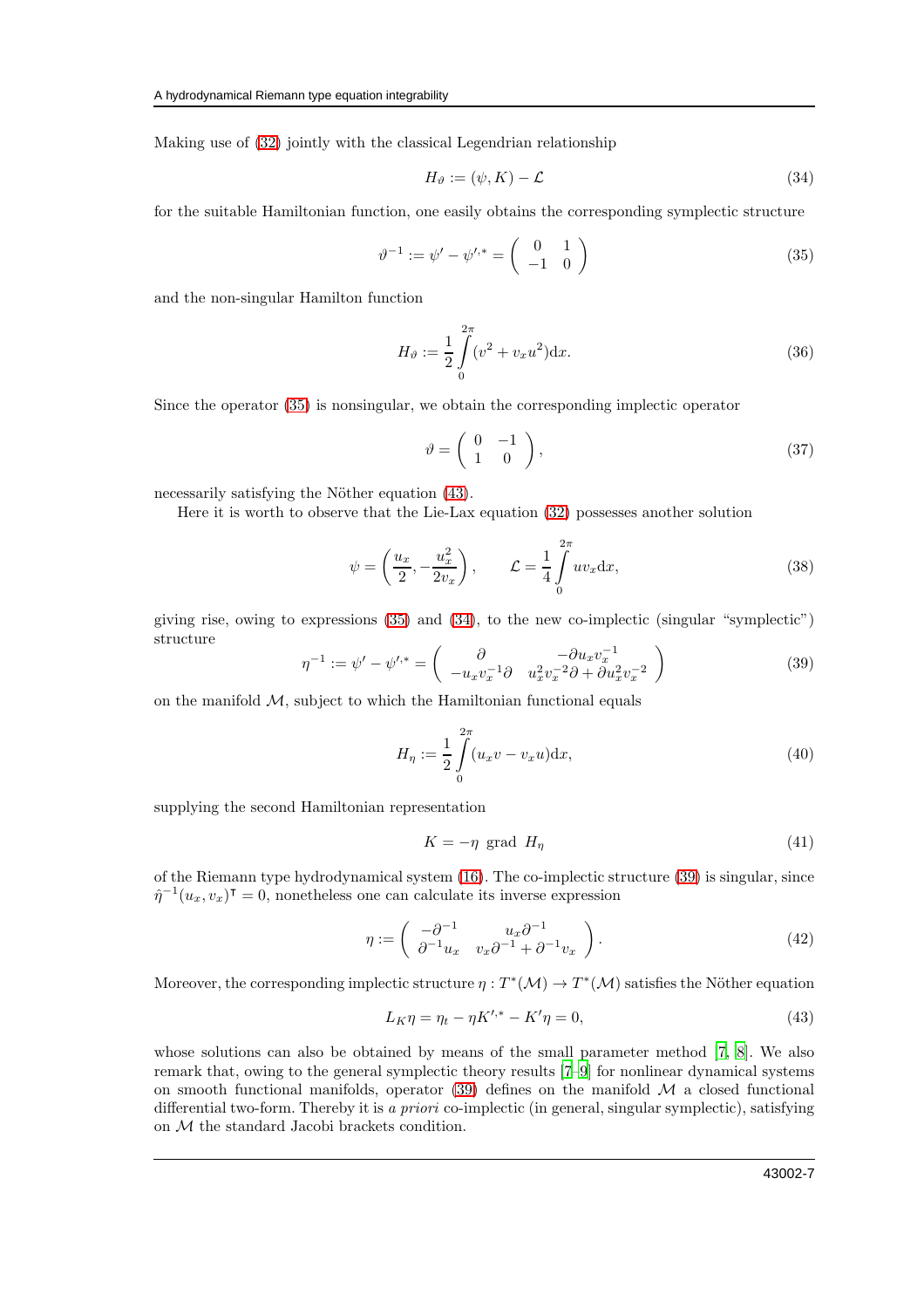As a result, the second implectic operator [\(42\)](#page-6-4), being compatible [\[7](#page-19-8), [9\]](#page-19-9) with the implectic operator [\(37\)](#page-6-5), gives rise to a new infinite hierarchy of polynomial conservation laws

<span id="page-7-0"></span>
$$
\gamma_n := \int_0^1 d\lambda \left\langle (\vartheta^{-1} \eta)^n \text{ grad } H_\vartheta[u \lambda], u \right\rangle \tag{44}
$$

for all  $n \in \mathbb{Z}_+$ . Having defined the recursion operator  $\Lambda := \vartheta^{-1}\eta$ , one also finds from [\(44\)](#page-7-0), [\(30\)](#page-5-1) and [\(43\)](#page-6-1) that the following Lax type relationship

$$
L_K \Lambda = \Lambda_t - [\Lambda, K^{',*}] = 0 \tag{45}
$$

holds. If we construct the asymptotical expansion  $\varphi(x;\lambda) \simeq \sum_{n=0}^{\infty}$  $j\bar{\in}\mathbb{Z}_+$  $\lambda^{1-2j}$  grad  $\gamma_{j-1}[u, v]$  as  $\lambda \to \infty$ , it is easy to obtain from [\(44\)](#page-7-0) that the gradient like relationship

<span id="page-7-2"></span>
$$
\lambda^2 \vartheta \varphi(x; \lambda = \eta \varphi(x; \lambda) \tag{46}
$$

holds. The latter relationship, making use of the implectic operators  $(37)$  and  $(42)$ , can be represented in the two factorized forms:

$$
\varphi(x;\lambda) := \begin{pmatrix} \varphi_1(x;\lambda) \\ \varphi_2(x;\lambda) \end{pmatrix} = \begin{pmatrix} -4\lambda^3 f_1^2 + 2\lambda v_x f_2^2 \\ -4\lambda^2 f_1 f_2 - 2\lambda u_x f_2^2 \end{pmatrix} = \begin{pmatrix} -2\lambda (f_1 f_2)_x \\ - (f_2^2)_x \end{pmatrix},
$$
(47)

where a vector  $f \in C^{\infty}(\mathbb{R}^2; \mathbb{C}^2)$  lies in an associated to manifold M vector bundle  $\mathcal{L}(\mathcal{M}; \mathbb{E}^2)$ , whose fibers are isomorphic to the complex Euclidean vector space  $\mathbb{E}^2$ . Take now into account [\[7,](#page-19-8) [8\]](#page-19-10) that the Lie-Lax equation

<span id="page-7-7"></span>
$$
L_K \varphi(x; \lambda) = d\varphi(x; \lambda) / dt + K'^{*} \varphi(x; \lambda) = 0
$$
\n(48)

can be transformed equivalently for all  $x, t \in \mathbb{R}$  and  $\lambda \in \mathbb{C}$  into the following evolution system:

<span id="page-7-1"></span>
$$
D_t \varphi = \begin{pmatrix} 0 & v_x \\ -1 & -u_x \end{pmatrix} \varphi, \qquad D_t = \partial/\partial t + u \partial/\partial x. \tag{49}
$$

The equation  $(49)$ , owing to the relationship  $(46)$  and the obvious identity

<span id="page-7-4"></span>
$$
D_t f_x + u_x f_x = (D_t f)_x, \qquad (50)
$$

can be further split into the adjoint to [\(49\)](#page-7-1) system

<span id="page-7-3"></span>
$$
D_t f = q(\lambda) f, \qquad q(\lambda) := \begin{pmatrix} 0 & 0 \\ -\lambda & 0 \end{pmatrix}, \tag{51}
$$

where a vector  $f \in C^{\infty}(\mathbb{R}^2; \mathbb{C}^2)$  satisfies the following linear equation

<span id="page-7-5"></span>
$$
f_x = \ell[u, v; \lambda]f, \qquad \ell[u, v; \lambda] := \begin{pmatrix} -\lambda u_x & -v_x \\ 2\lambda^2 & \lambda u_x \end{pmatrix}, \tag{52}
$$

compatible with  $(51)$ . Moreover, as a result of  $(51)$  and  $(50)$ , the general solution to  $(52)$  allows the following functional representation:

<span id="page-7-6"></span>
$$
f_1(x,t) = \tilde{g}_1(u - tv, x - tu + vt^2/2),
$$
  
\n
$$
f_2(x,t) = -t\lambda \tilde{g}_1(u - tv, x - tu + vt^2/2) + \tilde{g}_2(u - tv, x - tu + vt^2/2),
$$
\n(53)

where  $\tilde{g}_j \in C^{\infty}(\mathbb{R}^2;\mathbb{C}), j = \overline{1,2}$ , are arbitrary smooth complex valued functions. Now combining together the obtained relationships [\(51\)](#page-7-3) and [\(52\)](#page-7-5), we can formulate the following proposition.

**Proposition 4.7** The Riemann type hydrodynamical system  $(16)$  is equivalent to a completely integrable bi-Hamiltonian flow on the functional manifold  $M$ , allowing the Lax type representation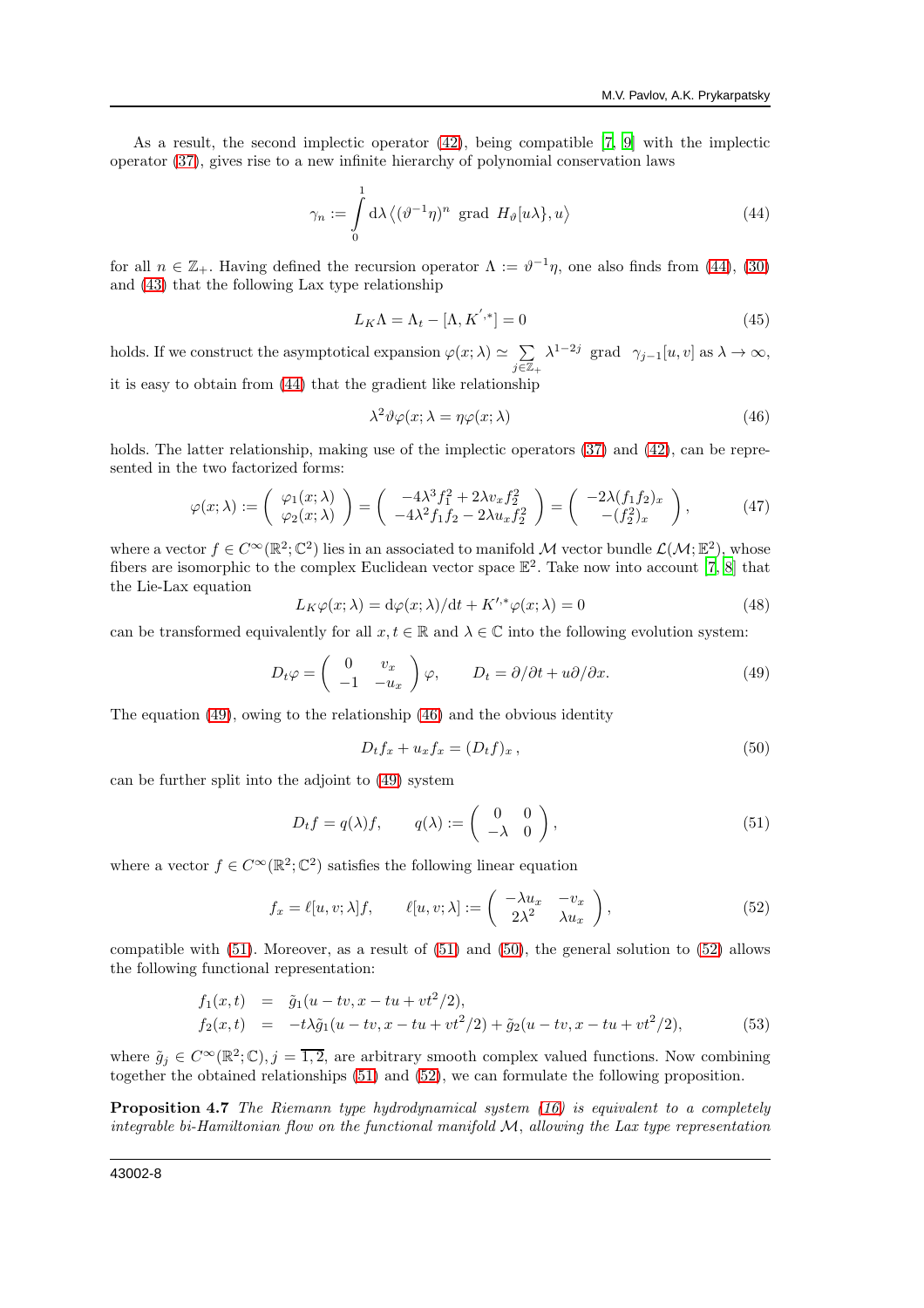$$
f_x = \ell[u, v; \lambda]f, \qquad f_t = p(\ell)f, \qquad p(\ell) := -u\ell[u, v; \lambda] + q(\lambda),
$$

$$
\ell[u, v; \lambda] := \begin{pmatrix} -\lambda u_x & -v_x \\ 2\lambda^2 & \lambda u_x \end{pmatrix}, \qquad q(\lambda) := \begin{pmatrix} 0 & 0 \\ -\lambda & 0 \end{pmatrix},
$$

$$
p(\ell) = \begin{pmatrix} \lambda u_x u & v_x u \\ -\lambda - 2\lambda^2 u & -\lambda u_x u \end{pmatrix}, \tag{54}
$$

where  $f \in C^{\infty}(\mathbb{R}^2; \mathbb{C}^2)$  and  $\lambda \in \mathbb{C}$  is an arbitrary spectral parameter.

**Remark 4.8** It is worth to mention here that equation  $(51)$  is equivalent on the solution set of the Riemann type hydrodynamical system  $(16)$  to the single equation

$$
D_t^2 f_2 = 0 \Longleftrightarrow D_t f_1 = 0, D_t f_2 = -\lambda f_1,\tag{55}
$$

where vector  $f \in C^{\infty}(\mathbb{R}^2; \mathbb{C}^2)$  satisfies for all  $\lambda \in \mathbb{C}$  the compatibility condition [\(52\)](#page-7-5) and whose general solution is represented in the functional form [\(53\)](#page-7-6).

Concerning the set of conservation laws  $\{H_2^{(1/2)}, H_3^{(1/2)}\}$ , constructed above in [\(29\)](#page-5-2), they can be extended to an infinite hierarchy  $\{\gamma_j^{(1/2)} \in D(\mathcal{M}) : j \in \mathbb{Z}_+\}$ , where

$$
\gamma_j^{(1/2)} := \int_0^{2\pi} \sigma_{2j-1}[u, v] dx,\tag{56}
$$

and the affine generating function  $\sigma(x; \lambda) := d/dx \ln f_2(x; \lambda) \simeq \sum_{j=\mathbb{Z}_+ \cup \{-1\}} \sigma_j[u, v] \lambda^{-j}$  as  $\lambda \to \infty$ satisfies the following functional equation:

$$
(\sigma - \lambda u_x)_x + \sigma^2 + \lambda^2 (2v_x - u_x^2) = 0.
$$
\n
$$
(57)
$$

In addition, the gradient functional  $\varphi(x;\lambda) := \text{grad }\gamma(x;\lambda) \in T^*(\mathcal{M})$ , where  $\gamma(\lambda) := \int_0^{2\pi} \sigma(x;\lambda) dx$ , satisfies for all  $\lambda \in \mathbb{C}$  the gradient relationship [\(46\)](#page-7-2).

#### **4.1. The Lax type representation**

Here we proceed to the analysis of conservation laws and bi-Hamiltonian structure of the generalized Riemann type equation [\(10\)](#page-1-4) at  $N = 3$ :

<span id="page-8-0"></span>
$$
\begin{aligned}\n u_t &= v - u u_x \\
 v_t &= z - u v_x \\
 z_t &= -u z_x\n \end{aligned}\n \bigg\} := K[u, v, z],\n \tag{58}
$$

where  $K : \mathcal{M} \to T(\mathcal{M})$  is a suitable vector field on the periodic functional manifold  $\mathcal{M}$  :=  $C^{\infty}(\mathbb{R}/2\pi\mathbb{Z};\mathbb{R}^3)$  and  $t \in \mathbb{R}$  is an evolution parameter. The system [\(58\)](#page-8-0) also proves to possess infinite hierarchies of polynomial conservation laws, being suspicious for complete and Lax type integrability.

Namely, the following polynomial functionals, found by means of the algorithm described in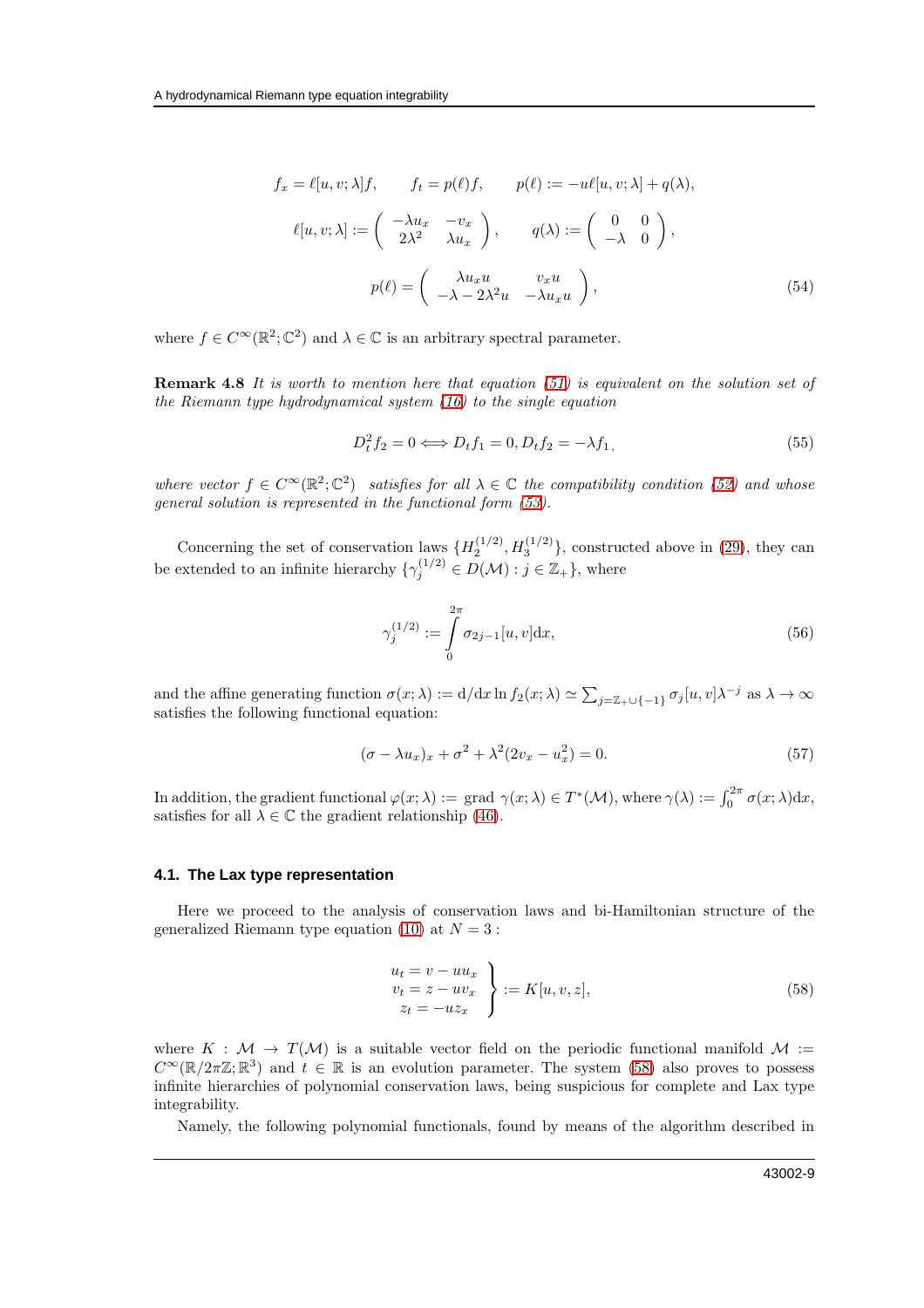section 2, are conserved with respect to the flow [\(58\)](#page-8-0):

<span id="page-9-0"></span>
$$
H_n^{(1)} := \int_0^{2\pi} dx z^n \left(vu_x - v_x u - \frac{n+2}{n+1}z\right),
$$
  
\n
$$
H^{(4)} := \int_0^{2\pi} dx \left[-7v_x v^2 u + z(6zu + 2v_x u^2 - 3v^2 - 4vu u_x)\right],
$$
  
\n
$$
H^{(5)} := \int_0^{2\pi} dx (z^2 u_x - 2zvv_x), \qquad H^{(6)} := \int_0^{2\pi} dx (z_z v^3 + 3z^2 v_x u + z^3),
$$
  
\n
$$
H^{(7)} := \int_0^{2\pi} dx (z_x v^3 + 3z^2 vu_x - 3z^3),
$$
  
\n
$$
H^{(8)} := \int_0^{2\pi} dx z (6z^2 u + 3z v_x u^2 - 3z v^2 - 4zvu_x - 2v_x v^2 u + 2v^3 u_x),
$$
  
\n
$$
H^{(9)} := \int_0^{2\pi} dx [1001v_x v^4 u + (1092z^2 u^2 + 364z v_x u^3 - 1092z v^2 u - 728zvu_x u^2 - 364v_x v^2 u^2 + 273v^4 + 728v^3 u_x u]),
$$
  
\n
$$
H_n^{(2)} := \int_0^{2\pi} dx z_x v z^n, \qquad H_n^{(3)} := \int_0^{2\pi} dx z_x (v^2 - 2zu)^n,
$$
  
\n(59)

where  $n \in \mathbb{Z}_+$ . In particular, as  $n = 1, 2, \ldots$ , from [\(59\)](#page-9-0) one obtains that

$$
H_0^{(2)} := \int_0^{2\pi} dx z_x v, \qquad H_1^{(2)} := \int_0^{2\pi} dx z_x z v, \dots,
$$
  
\n
$$
H_1^{(3)} := \int_0^{2\pi} dx z_x (v^2 - 2uz),
$$
  
\n
$$
H_2^{(3)} := \int_0^{2\pi} dx z_x (v^4 + 4z^2 u^2 - 4z v^2 u), \dots,
$$
\n(60)

and so on.

Making use of the iterative property, similar to that, formulated above in Proposition [4.1,](#page-3-5) one can construct the following hierarchy of non-polynomial dispersive and dispersionless conservation laws:

$$
H_1^{(1/4)} = \int_0^{2\pi} dx (-2u_{xx}u_xz_x + u_{xx}v_x^2 + 2u_x^2z_{xx} - u_xv_{xx}v_x + 3v_{xx}z_x - 3v_xz_{xx})^{1/4},
$$
  
\n
$$
H_2^{(1/3)} = \int_0^{2\pi} dx (-v_{xx}z_x + v_xz_{xx})^{1/3},
$$
  
\n
$$
H_3^{(1/3)} = \int_0^{2\pi} dx (v_{xx}u_x - v_xu_{xx} - z_{xx})^{1/3},
$$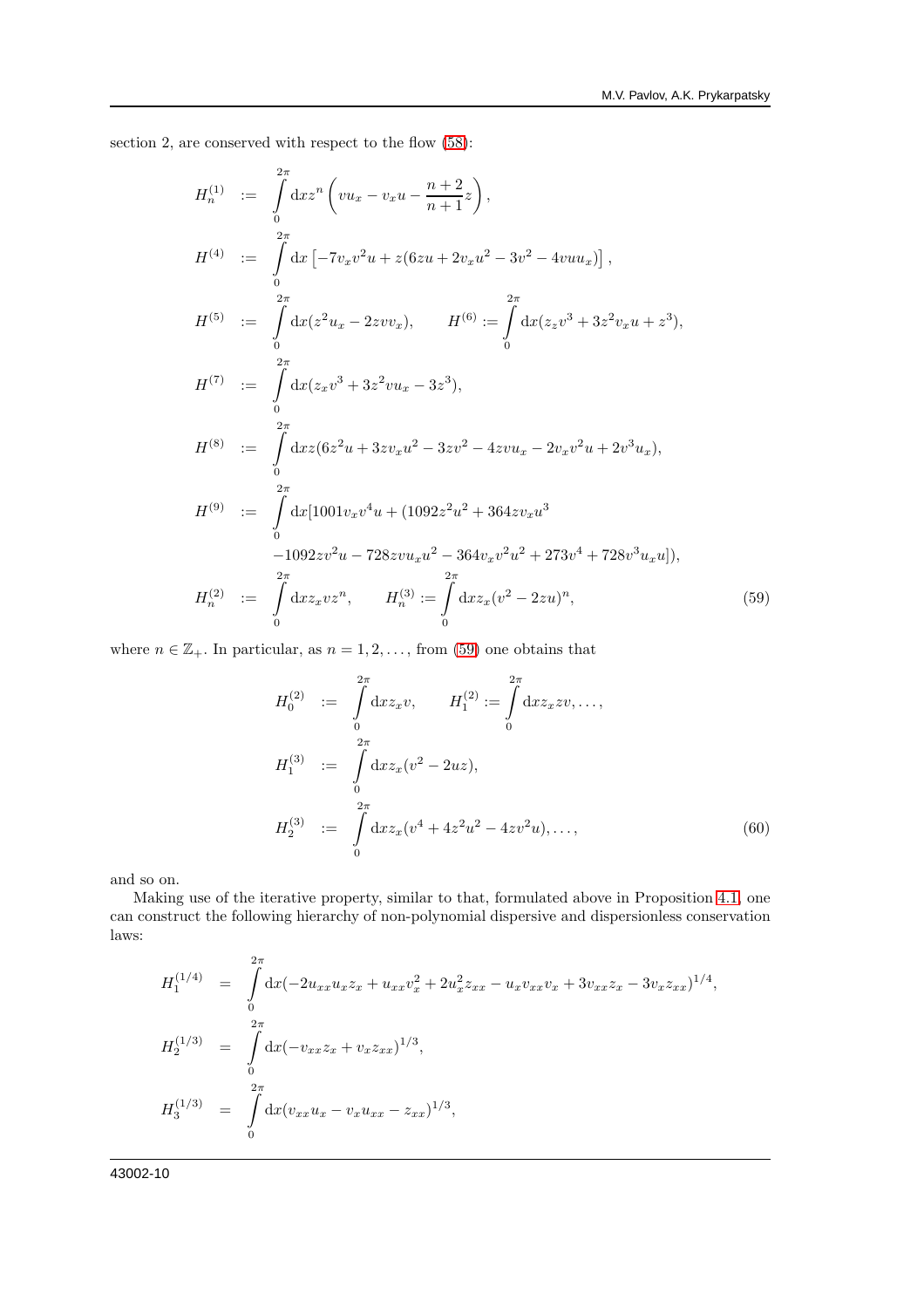<span id="page-10-5"></span>
$$
H_1^{(1/2)} = \int_0^{2\pi} dx [-2vu_x z_x + v_x^2 + z(-u_x v_x + 3z_x)]^{1/2},
$$
  
\n
$$
H_2^{(1/2)} = \int_0^{2\pi} dx (8u_x^3 z_x - 3u_x^2 v_x^2 - 18u_x v_x z_x + 6v_x^3 + 9z_x)^{1/2},
$$
  
\n
$$
H_1^{(1/5)} = \int_0^{2\pi} dx (-2u_{xxx} u_x z_x + u_{xxx} v_x^2 + 6u_{xx}^2 z_x - 6u_{xx} u_x z_{xx} - 3v_x z_{xxx})^{1/5},
$$
  
\n
$$
H^{(1/3)} = \int_0^{2\pi} dx [k_1 u(-v_{xx} z_x + v_x z_{xx}) + k_1 v(u_{xx} z_x - u_x z_{xx}) + z(k_2 u_{xx} v_x - k_2 u_x v_{xx} + k_1 z_{xx} + k_2 z_{xx}) + k_3 (-3u_x v_x z_x + v_x^3 + 3z_x^2)]^{1/3},
$$
(61)

where  $k_j \in \mathbb{R}, j = \overline{1,3}$ , are arbitrary real numbers. Below we will attempt to generalize the crucial relationship [\(51\)](#page-7-3) from section 2 on the case of the Riemann type hydrodynamical system [\(58\)](#page-8-0). Namely, we will assume, based on the Remark [\(4.3\)](#page-4-3), that there exists its following linearization:

<span id="page-10-0"></span>
$$
D_t^3 f_3(\lambda) = 0,\t(62)
$$

modeling the generalized Riemann type hydrodynamical equation [\(10\)](#page-1-4) at  $N = 3$ , and where  $f_3(\lambda) \in C^{\infty}(\mathbb{R}^2;\mathbb{C})$  for all values of the parameter  $\lambda \in \mathbb{C}$ . The scalar equation [\(62\)](#page-10-0) can be easily rewritten as the system of three linear equations

<span id="page-10-1"></span>
$$
D_t f_1 = 0, \qquad D_t f_2 = \mu_1 f_1, \qquad D_t f_3 = \mu_2 f_2 \tag{63}
$$

where we have defined a vector  $f := (f_1, f_2, f_2)^\intercal \in C^\infty(\mathbb{R}^2; \mathbb{C}^3)$  and naturally introduced constant numbers  $\mu_j := \mu_j(\lambda) \in \mathbb{C}, j = \overline{1,2}$ . It is easy to observe now that, owing to the former result [\(14\)](#page-2-1), the system of equations [\(63\)](#page-10-1) allows the following solution representation:

$$
f_1(x,t) = \tilde{g}_1(u - tv + zt^2/2, v - zt, x - tu + vt^2/2 - zt^3/6),
$$
  
\n
$$
f_2(x,t) = t\mu_1 \tilde{g}_1(u - tv + zt^2/2, v - zt, x - tu + vt^2/2 - zt^3/6)
$$
  
\n
$$
+ \tilde{g}_2(u - tv + zt^2/2, v - zt, x - tu + vt^2/2 - zt^3/6),
$$
  
\n
$$
f_3(x,t) = \mu_1 \mu_2 \frac{t^2}{2} \tilde{g}_1(u - tv + zt^2/2, v - zt, x - tu + vt^2/2 - zt^3/6)
$$
  
\n
$$
+ t\mu_2 \tilde{g}_2(u - tv + zt^2/2, v - zt, x - tu + vt^2/2 - zt^3/6)
$$
  
\n
$$
+ \tilde{g}_3(u - tv + zt^2/2, v - zt, x - tu + vt^2/2 - zt^3/6),
$$
  
\n(64)

where  $\tilde{g}_j \in C^{\infty}(\mathbb{R}^3; \mathbb{C}), j = \overline{1,3}$ , are arbitrary smooth complex valued functions. The system [\(63\)](#page-10-1) transforms into the equivalent vector equation

<span id="page-10-3"></span>
$$
D_t f = q(\mu)f, \qquad q(\lambda) := \begin{pmatrix} 0 & 0 & 0 \\ \mu_1(\lambda) & 0 & 0 \\ 0 & \mu_2(\lambda) & 0 \end{pmatrix}, \tag{65}
$$

which should be compatible both with a suitably chosen equation for derivative

<span id="page-10-2"></span>
$$
f_x = \ell[u, v, z; \lambda]f \tag{66}
$$

with some matrix  $\ell[u, v, z; \lambda] \in SL(3, \mathbb{C})$ , defined on the functional manifold M, and with the Lie-Lax equation [\(48\)](#page-7-7), rewritten as the following system of equations

<span id="page-10-4"></span>
$$
D_t \varphi = \begin{pmatrix} 0 & v_x & z_x \\ -1 & -u_x & 0 \\ 0 & -1 & -u_x \end{pmatrix} \varphi, \qquad D_t = \partial/\partial t + u\partial/\partial x,\tag{67}
$$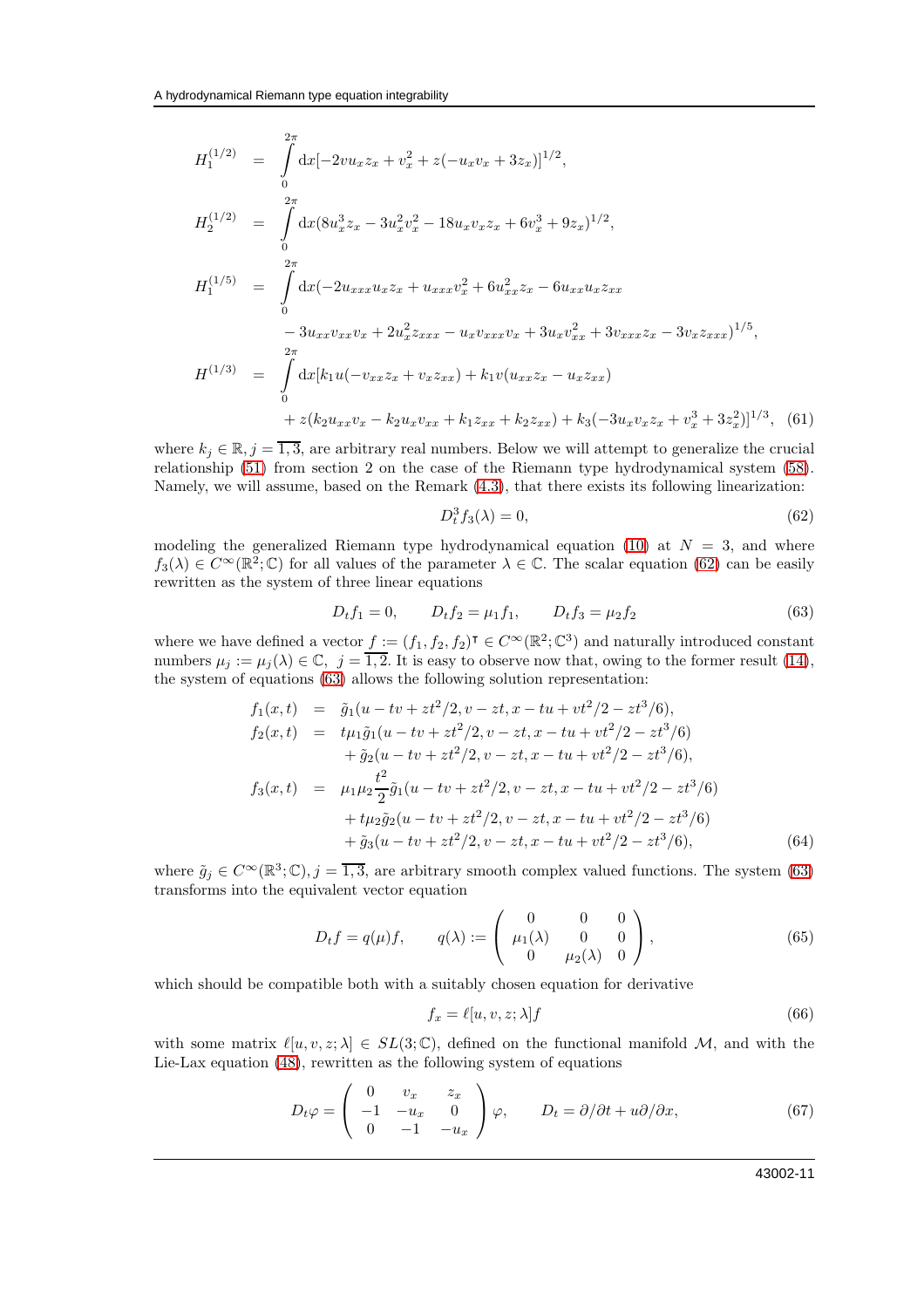where the vector  $\varphi := \varphi(x; \lambda) \in T^*(\mathcal{M})$  is considered as the one factorized by means of a solution  $f \in C^{\infty}(\mathbb{R}^2;\mathbb{C}^3)$  to [\(66\)](#page-10-2), satisfying the identity [\(50\)](#page-7-4). Namely, it is assumed that the following quadratic trace-relationship

<span id="page-11-0"></span>
$$
\varphi(x;\lambda) = tr(\Phi f \otimes f^{\mathsf{T}})
$$
\n(68)

holds for some vector valued matrix functional  $\Phi := \Phi[\lambda; u, v, z] \in \mathbb{E}^3 \otimes End \mathbb{E}^3$ , defined on the manifold M, where " $\otimes$ " means the standard tensor product of vectors from the Euclidean space  $\mathbb{E}^{3}$ . Making now use of the expressions [\(50\)](#page-7-4), [\(68\)](#page-11-0) and [\(65\)](#page-10-3), one can find by means of somewhat cumbersome and tedious calculations that  $\mu_1(\lambda) = \lambda$ ,  $\mu_2(\lambda) = \lambda$ ,  $\lambda \in \mathbb{C}$ , and the matrix representation of the derivative [\(66\)](#page-10-2)

$$
\ell[u,v,z;\lambda] = \begin{pmatrix} \lambda^2 u_x & -\lambda v_x & z_x \\ 3\lambda^3 & -2\lambda^2 u_x & \lambda v_x \\ 6\lambda^4 r[u,v,z] & -3\lambda^3 & \lambda^2 u_x \end{pmatrix},
$$
(69)

compatible with equation [\(67\)](#page-10-4), where a smooth mapping  $r : \mathcal{M} \to \mathbb{R}$  satisfies the differential relationship

<span id="page-11-3"></span>
$$
D_t r + u_x r = 1. \t\t(70)
$$

The latter possesses a wide set  $R$  of different solutions amongst which there are the following:

<span id="page-11-1"></span>
$$
r \in \mathcal{R} \quad := \quad \left\{ \left[ (xv - u^2/2)/z \right]_x, (v_x - u_x^2/6) z_x^{-1}, \frac{u_x^3/3 - u_x v_x + 3z_x/2}{2u_x z_x - v_x^2}, \right. \tag{71}
$$
\n
$$
(v_x v^3/6 - u_x v^2 z/2 + u z_x (uz - v^2)/6 + v z^2) z^{-3} \right\}.
$$

Note here that only the third element from the set [\(71\)](#page-11-1) allows the reduction  $z = 0$  to the case  $N = 2$ . Thus, the resulting Lax type representation for the Riemann type dynamical system [\(58\)](#page-8-0) ensues in the form:

<span id="page-11-2"></span>
$$
f_x = \ell[u, v, z; \lambda]f, \qquad f_t = p(\ell)f, \qquad p(\ell) := -u\ell[u, v, z; \lambda] + q(\lambda),
$$

$$
\ell[u, v, z; \lambda] = \begin{pmatrix} \lambda^2 u_x & -\lambda v_x & z_x \\ 3\lambda^3 & -2\lambda^2 u_x & \lambda v_x \\ 6\lambda^4 r[u, v, z] & -3\lambda^3 & \lambda^2 u_x \end{pmatrix}, \qquad q(\lambda) := \begin{pmatrix} 0 & 0 & 0 \\ \lambda & 0 & 0 \\ 0 & \lambda & 0 \end{pmatrix},
$$

$$
p(\ell) = \begin{pmatrix} -\lambda^2 u u_x & \lambda u v_x & -u z_x \\ -3u\lambda^3 + \lambda & 2\lambda^2 u u_x & -\lambda u v_x \\ -6\lambda^4 u & r[u, v, z] & \lambda + 3u\lambda^3 & -\lambda^2 u u_x \end{pmatrix}, \tag{72}
$$

where  $f \in C^{\infty}(\mathbb{R}^2; \mathbb{C}^3)$  and  $\lambda \in \mathbb{C}$  is a spectral parameter.

The next problem, which is of great interest, consists in proving that the generalized hydrodynamical system [\(58\)](#page-8-0) is a completely integrable bi-Hamiltonian flow on the periodic functional manifold  $M$ , as it was proved above for the system [\(16\)](#page-3-0).

That dynamical system [\(58\)](#page-8-0) is bi-Hamiltonian which easily follows as a simple corollary from the fact that it possesses the Lax type representation [\(72\)](#page-11-2) and from the general Lie-algebraic integrability theory [\[7](#page-19-8)[–9\]](#page-19-9). Taking into account that dynamical system [\(58\)](#page-8-0) possesses many (at least 4) Lax type representations, one derives that it possesses many (at least 4) different pairs of compatible co-symplectic structures, each of which generates its own infinite hierarchy of conservation laws commuting to each other. Moreover, the involution of conservation laws belonging to different hierarchies fails owing to their non-compatibility. As the procedure of finding these structures is adjoint with quite cumbersome analytical calculations, hereinbelow we present only one pair of related co-symplectic structures, making use of the standard properties of determining Lie-Lax equation [\(32\)](#page-5-0).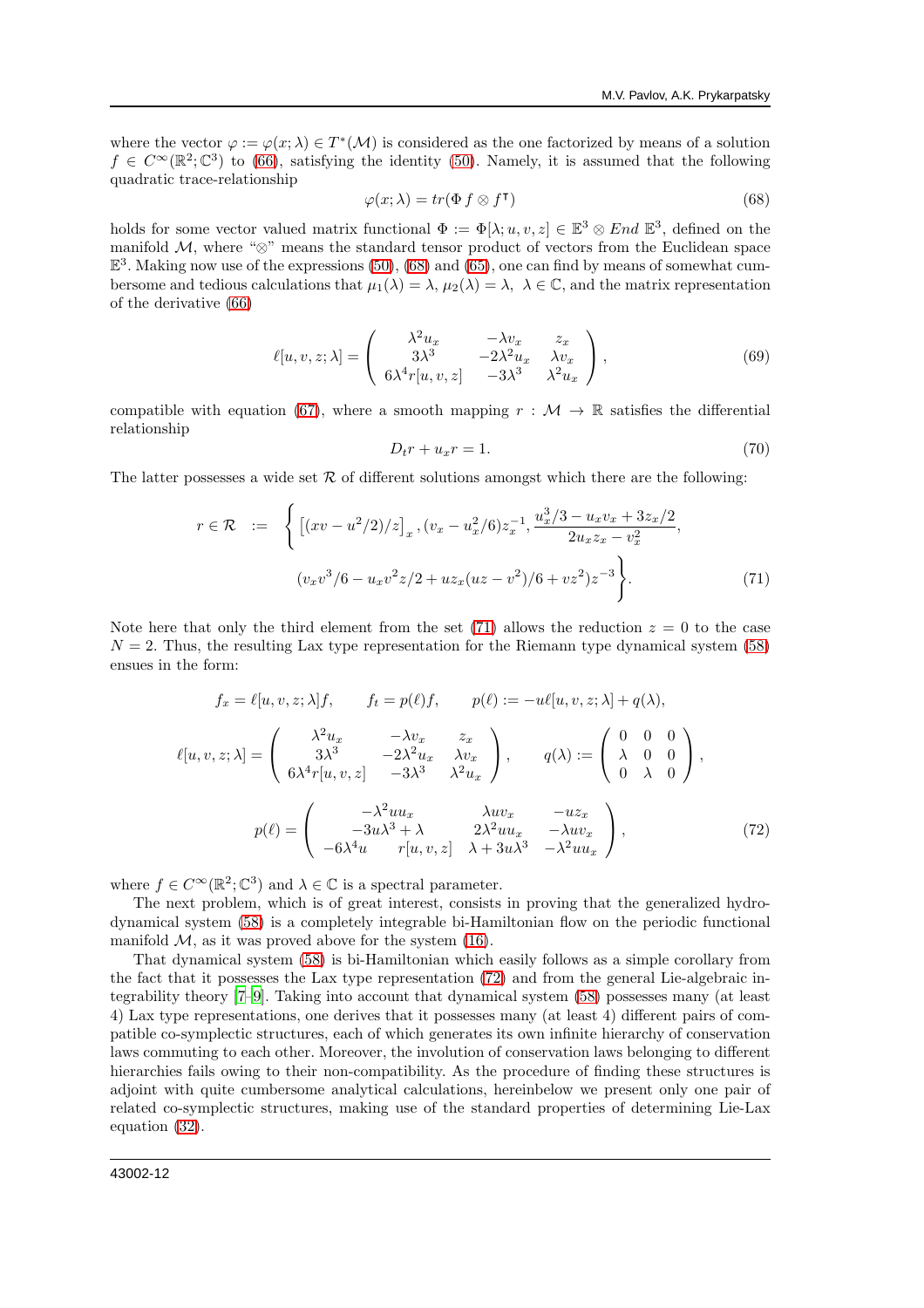To tackle with the related task of retrieving the Hamiltonian structure of the dynamical system [\(58\)](#page-8-0), it is enough, as in section 2, to construct [\[7](#page-19-8), [8](#page-19-10)] exact non-symmetric solutions to the Lie-Lax equation

<span id="page-12-0"></span>
$$
\psi_t + K'^{*} \psi = \text{ grad } \mathcal{L}, \qquad \psi' \neq \psi'^{*}, \qquad (73)
$$

for some functional  $\mathcal{L} \in D(\mathcal{M})$ , where  $\psi \in T^*(\mathcal{M})$  is, in general, a quasi-local vector, such that the system [\(58\)](#page-8-0) allows for the following Hamiltonian representation:

<span id="page-12-5"></span>
$$
K[u, v, z] = -\eta
$$
 grad  $H_{\eta}[u, v, z],$   $H_{\eta} = (\psi_{\eta}, K) - \mathcal{L},$   $\eta^{-1} = \psi_{\eta}' - \psi_{\eta}'^{*}.$  (74)

As a test solution to [\(73\)](#page-12-0) one can take the one

$$
\psi_{\eta} = (u_x/2, 0, -z_x^{-1}u_x^2/2 + z_x^{-1}v_x)^{\intercal}, \qquad \mathcal{L} = \frac{1}{2} \int_{0}^{2\pi} (2z + vu_x) dx,
$$

which gives rise to the following co-implectic operator:

<span id="page-12-1"></span>
$$
\eta^{-1} := \psi_{\eta}' - \psi_{\eta}'^{*} = \begin{pmatrix} \partial & 0 & -\partial u_{x} z_{x}^{-1} \\ 0 & 0 & \partial z_{x}^{-1} \\ -u_{x} z_{x}^{-1} \partial & z_{x}^{-1} \partial & \frac{1}{2} (u_{x}^{2} z_{x}^{-2} \partial + \partial u_{x}^{2} z_{x}^{-2}) - (v_{x} z_{x}^{-2} \partial + \partial v_{x} z_{x}^{-2}) \end{pmatrix}.
$$
 (75)

This expression is not strictly invertible, as its kernel possesses the translation vector field  $d/dx$ :  $\mathcal{M} \to T(\mathcal{M})$  with components  $(u_x, v_x, z_x)^\intercal \in T(\mathcal{M})$ , that is  $\eta^{-1}(u_x, v_x, z_x)^\intercal = 0$ .

Nonetheless, upon formally inverting the operator expression [\(75\)](#page-12-1), using quite simple, but a bit cumbersome, direct calculations, we obtain that the Hamiltonian function is equal to:

<span id="page-12-2"></span>
$$
H_{\eta} := \int\limits_{0}^{2\pi} \mathrm{d}x (u_x v - z) \tag{76}
$$

and the implectic  $\eta$ -operator looks as follows:

<span id="page-12-6"></span>
$$
\eta := \begin{pmatrix} \partial^{-1} & u_x \partial^{-1} & 0 \\ \partial^{-1} u_x & v_x \partial^{-1} + \partial^{-1} v_x & \partial^{-1} z_x \\ 0 & z_x \partial^{-1} & 0 \end{pmatrix} . \tag{77}
$$

The same way, representing the Hamiltonian function [\(76\)](#page-12-2) in the scalar form

<span id="page-12-4"></span>
$$
H_{\eta} = (\psi_{\vartheta}, (u_x, v_x, z_x)^{\mathsf{T}}), \qquad \psi_{\vartheta} = \frac{1}{2}(-v, \qquad u + \cdots, -\frac{1}{\sqrt{z}}\partial^{-1}\sqrt{z})^{\mathsf{T}},
$$

$$
\mathrm{d}\psi_{\vartheta}/\mathrm{d}t + K^{\prime,*}\psi_{\vartheta} = \text{grad }\mathcal{L}_{\vartheta}
$$
(78)

for some functional  $\mathcal{L}_{\vartheta} \in D(\mathcal{M})$ , one can construct a second implectic (co-symplectic) operator  $\vartheta: T^*(\mathcal{M}) \to T(\mathcal{M})$ , looking up to  $O(\mu^2)$  terms, as follows:

<span id="page-12-3"></span>
$$
\vartheta = \begin{pmatrix}\n\mu \left( \frac{(u^{(1)})^2}{z^{(1)}} \partial + \partial \frac{(u^{(1)})^2}{z^{(1)}} \right) & \frac{1 + \frac{2\mu}{3} \left( \frac{u^{(1)}v^{(1)}}{z^{(1)}} \partial + 2\partial \frac{u^{(1)}v^{(1)}}{z^{(1)}} \right)}{+2\partial \frac{u^{(1)}v^{(1)}}{z^{(1)}}} & \frac{2\mu}{3} \left( \partial \frac{(v^{(1)})^2}{z^{(1)}} + \partial u^{(1)} \right) \\
-1 + \frac{2\mu}{3} \left( \partial \frac{u^{(1)}v^{(1)}}{z^{(1)}} \partial + \frac{2\mu}{3} \left( \frac{(v^{(1)})^2}{z^{(1)}} \partial + \partial \frac{(v^{(1)})^2}{z^{(1)}} \right) & 2\mu \partial v^{(1)} \\
+2\frac{u^{(1)}v^{(1)}}{z^{(1)}} \partial + u^{(1)} \partial + \frac{2\mu}{3} \left( u^{(1)} \partial + \partial u^{(1)} \right) & \mu \left( \partial z^{(1)} + z^{(1)} \partial \right)\n\end{pmatrix} + O(\mu^2),
$$
\n(79)

where we put, by definition,  $\vartheta^{-1} := (\psi_{\vartheta}' - \psi_{\vartheta}'^{*})$ ,  $u := \mu u^{(1)}, v := \mu v^{(1)}, z := \mu z^{(1)}$  as  $\mu \to 0$ , and whose exact form needs some additional simple but cumbersome calulations, which will be presented in a work under preparation.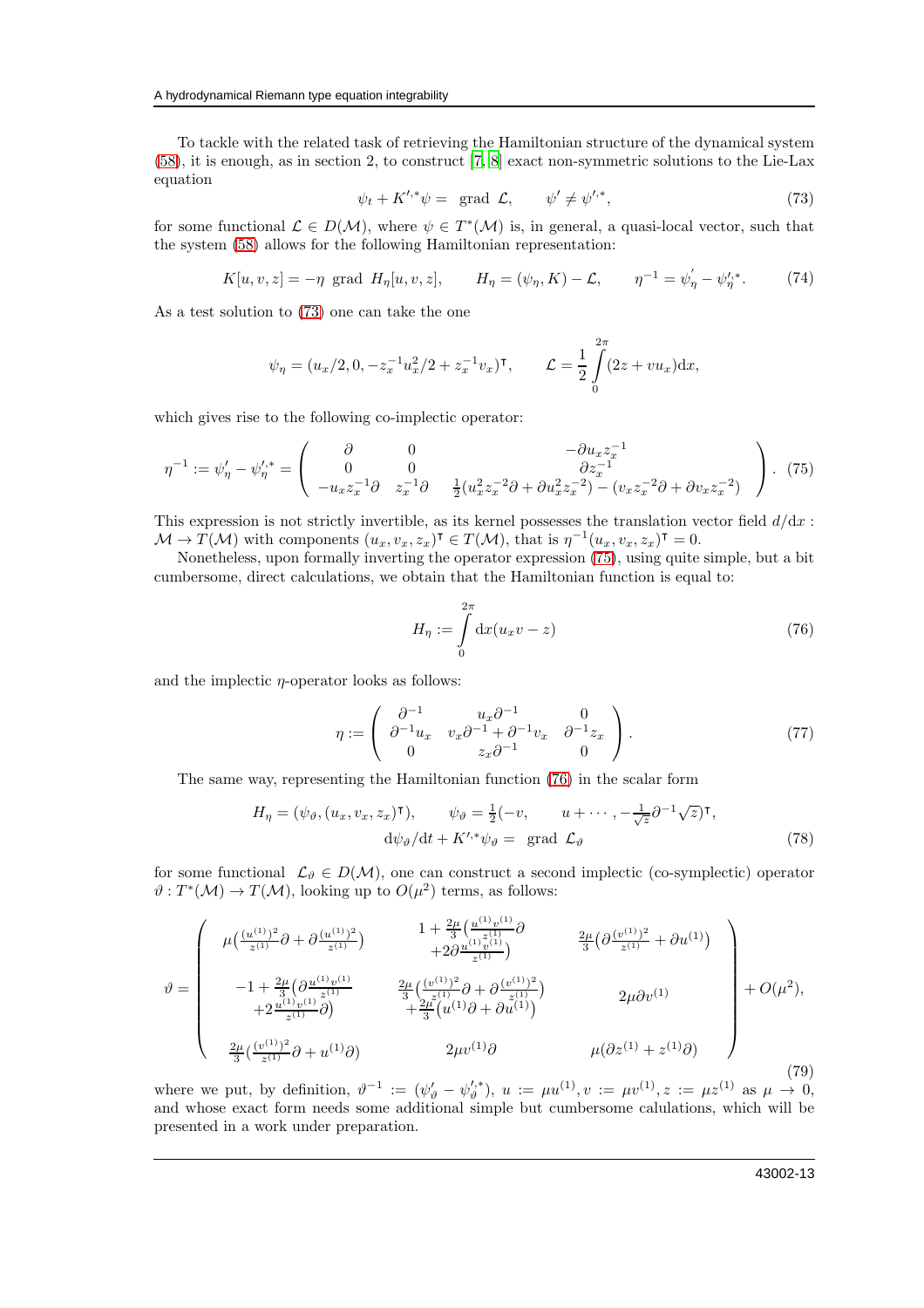The operator [\(79\)](#page-12-3) satisfies the Hamiltonian vector field condition:

$$
(u_x, v_x, z_x)^{\mathsf{T}} = -\vartheta \text{ grad } H_\eta, \qquad (80)
$$

following easily from [\(78\)](#page-12-4). Now, making use of the expressions [\(74\)](#page-12-5) and [\(78\)](#page-12-4), one can derive that

<span id="page-13-0"></span>
$$
\vartheta^{-1}\eta \text{ grad } H_{\eta} = -\vartheta^{-1}K := \varphi_{\vartheta} , \qquad \varphi_{\vartheta}' = \varphi_{\vartheta}'^{*} . \tag{81}
$$

Owing to the second equality of [\(81\)](#page-13-0) and the classical homology relationship  $\varphi_{\vartheta} = \text{grad } H_{\vartheta}$  for some function  $H_{\vartheta} \in D(\mathcal{M})$ , one can calculate the expression

<span id="page-13-1"></span>
$$
H_{\vartheta} = \int_{0}^{1} (\varphi_{\vartheta}[su,sv,sz], (u,v,z)^{\mathsf{T}})ds,
$$
\n(82)

satisfying the Hamiltonian condition

$$
K = -\vartheta \text{ grad } H_{\vartheta}.
$$
 (83)

Remark 4.9 We mention here that the exact expression of the Hamiltonian function [\(82\)](#page-13-1) can be easily calculated modulo the exact form of the element  $\varphi_{\vartheta} \in T^*(\mathcal{M})$  and the co-implectic operator  $\vartheta^{-1}: T(\mathcal{M}) \to T^*(\mathcal{M})$ , constructed by formulae [\(81\)](#page-13-0) and [\(79\)](#page-12-3), respectively.

The results obtained above can be formulated as the following proposition.

**Proposition 4.10** The Riemann type hydrodynamical system [\(10\)](#page-1-4) at  $N = 3$  is equivalent to a completely integrable bi-Hamiltonian flow on the functional manifold  $M$ , allowing the Lax type representation [\(72\)](#page-11-2) and the compatible pair of co-symplectic structures [\(77\)](#page-12-6) and [\(79\)](#page-12-3).

#### **4.2. The hierarchies of conservation laws and their origin analysis**

The infinite hierarchy of conservation laws like [\(61\)](#page-10-5) and related recurrent relationships can be regularly reconstructed, if we compute the asymptotical solutions to the following Lie-Lax equation:

$$
L_{\tilde{K}} \tilde{\varphi} = \tilde{\varphi}_{\tau} + \tilde{K}'^* \tilde{\varphi} = 0,
$$
  
\n
$$
\tilde{\varphi} \simeq \tilde{a}(x; \lambda) \exp{\lambda^2 \tau + \partial^{-1} \tilde{\sigma}(x; \lambda)},
$$
\n(84)

where, by definition,  $\tilde{a}(x; \lambda) \simeq \sum_{j \in \mathbb{Z}_+} \tilde{a}_j[u, v, z] \lambda^{-j}$ ,  $\tilde{\sigma}(x; \lambda) \simeq \sum_{j \in \mathbb{Z}_+ \cup \{-2\}} \tilde{\sigma}_j[u, v, z] \lambda^{-j}$  as  $\lambda \to \infty$ ∞, and

<span id="page-13-2"></span>
$$
\frac{\mathrm{d}}{\mathrm{d}\tau}(u,v,z)^{\mathsf{T}} := -3\eta \text{ grad } H_3^{(1/3)}[u,v,z] = -v_x u_x^{-1} (u_x^2 h^{-2})_x + v_x^{-1} (v_x^2 h^{-2})_x
$$
\n
$$
= -v_x u_x^{-1} (u_x^2 h^{-2})_x + z_x^{-1} (z_x^2 h^{-2})_x
$$
\n
$$
= \tilde{K}[u,v,z],
$$
\n
$$
H_3^{(1/3)} := \int_0^{2\pi} h[u,v,z] \mathrm{d}x, \qquad h[u,v,z] = (v_{xx} u_x - u_{xx} v_x - z_{xx})^{1/3},
$$
\n
$$
(85)
$$

is a Hamiltonian vector field on the functional manifold  $M$  with respect to a suitable evolution parameter  $\tau \in \mathbb{R}$ . Since the vector fields [\(85\)](#page-13-2) and [\(58\)](#page-8-0) are commuting to each other on the whole manifold  $M$ , the functionals

<span id="page-13-3"></span>
$$
\tilde{H}_j^{(1/3)} := \int\limits_0^{2\pi} \tilde{\sigma}_{j-2}[u, v, z] dx,
$$
\n(86)

 $j \in \mathbb{Z}_+$ , will be functionally independent conservation laws for both these dynamical systems. Moreover, as one can check by means of quite cumbersome calculations, the conservation laws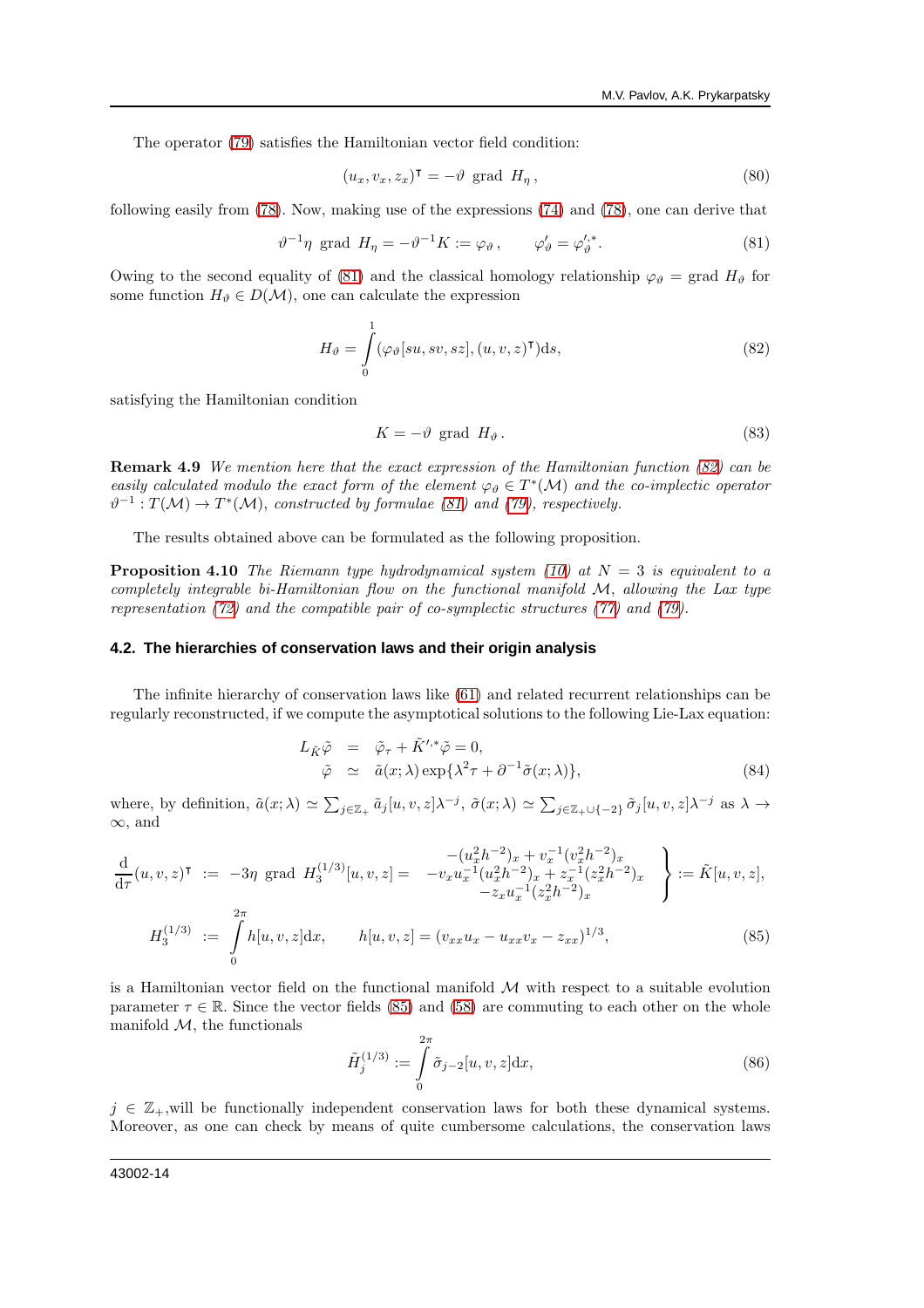$\tilde{H}_i^{(1/3)}$  $j_j^{(1/3)}$ ,  $j \in \mathbb{Z}_+$ , coincide up to constant coefficients with the conservation laws  $H_j^{(1/3)}$  $j^{(1/3)}$ ,  $j \in \mathbb{Z}_+,$ given by suitable elements of [\(61\)](#page-10-5). But here a question arises – how they are related with the Lax pair [\(72\)](#page-11-2), strongly depending on the r-solutions [\(71\)](#page-11-1) to the differential-functional equation [\(70\)](#page-11-3)? (We cordially thank a Referee of the article for posing this question.) To reply to this question, it is enough to construct the corresponding hierarchy of conservation laws making use of the standard Riccati type procedure, applied to the first equation of [\(72\)](#page-11-2). Namely, having put, by definition,

<span id="page-14-1"></span>
$$
\partial f_3/\partial x := \sigma(x;\lambda)f_3, \qquad f_2 := b(x;\lambda)f_3, \qquad f_1 := a(x;\lambda)f_3,\tag{87}
$$

where the following asymptotical expansions

$$
\sigma(x; \lambda) \simeq \sum_{j \geq -2}^{\infty} \sigma_j[u, v, z; r] \lambda^{-j}, a(x; \lambda) \simeq \sum_{j \geq 2}^{\infty} a_j[u, v, z; r] \lambda^{-j}, \nb(x; \lambda) \simeq \sum_{j \geq 1}^{\infty} b_j[u, v, z; r] \lambda^{-j},
$$
\n(88)

hold as  $|\lambda| \to \infty$  and whose coefficients satisfy the sequences of reccurent differential-functional equations

<span id="page-14-0"></span>
$$
\partial a_j / \partial x + \sum_k a_{j-k} \sigma_k = u_x a_{j+2} - v_x b_{j+1} + z_x \delta_{j,0},
$$
  

$$
\partial b_j / \partial x + \sum_k b_{j-k} \sigma_k = 3a_{j+3} - 2u_x b_{j+2} + v_x \delta_{j,-1},
$$
  

$$
\sigma_j = r a_{j+4} - 3b_{j+3} + u_x \delta_{j,-2},
$$
 (89)

for all integers  $j+4 \in \mathbb{Z}_+$ , we easily obtain that the initial local functionals  $\sigma_{-2}[u, v, z; r], a_2[u, v, z; r]$ and  $b_1[u, v, z; r]$  solve the system of equations

$$
\begin{aligned}\n\sigma_{-2} + 3b_1 - ra_2 &= u_x, \\
b_1(3u_x + ra_2 - 3b_1) - 3a_2 &= v_x, \\
a_2(ra_2 - 3b_1) + v_x b_1 &= z_x,\n\end{aligned}\n\tag{90}
$$

easily reducing to a one cubic equation on the local functional  $\sigma_{-2}[u, v, z; r]$ . Since the latter makes it possible, owing to [\(89\)](#page-14-0), to recurrently calculate all other functionals  $\sigma_i[u, v, z; r], j \geq 1$ , we can obtain this way an infinite hierarchy of functionals

$$
\gamma_j^{(1/3)} := \int\limits_0^{2\pi} \sigma_{j-2}[u, v, z; r] \, \mathrm{d}x \tag{91}
$$

for all  $j \in \mathbb{Z}_+$ , being, owing to the first equation of [\(87\)](#page-14-1) and the second one of [\(72\)](#page-11-2), conservation laws for a dynamical system [\(58\)](#page-8-0). Moreover, these conservation laws at  $r := (v_x - u_x^2/6)z_x^{-1}$ coincide, up to constant coefficients, with those [\(86\)](#page-13-3) constructed above. Similar calculations can be also performed for other r-solutions of [\(71\)](#page-11-1), but owing to their cumbersomeness, we do not present them in detail.

Remark 4.11 Based on the Lax type representation [\(87\)](#page-14-1) one can state on the manifold M by means of direct analytical calculations the well known gradient-like identity  $(46)$ 

$$
\lambda^2 \vartheta \varphi(x; \lambda) = \eta \varphi(x; \lambda) \tag{92}
$$

for the gradient functional  $\varphi(x;\lambda) := \text{grad}\lambda[u,v,z;r] \in T^*(\mathcal{M})$ , where the implectic operators  $\eta, \vartheta: T^*(\mathcal{M}) \to T(\mathcal{M})$  coincide at some  $r \in R$  with those, given by expressions [\(77\)](#page-12-6) and [\(79\)](#page-12-3).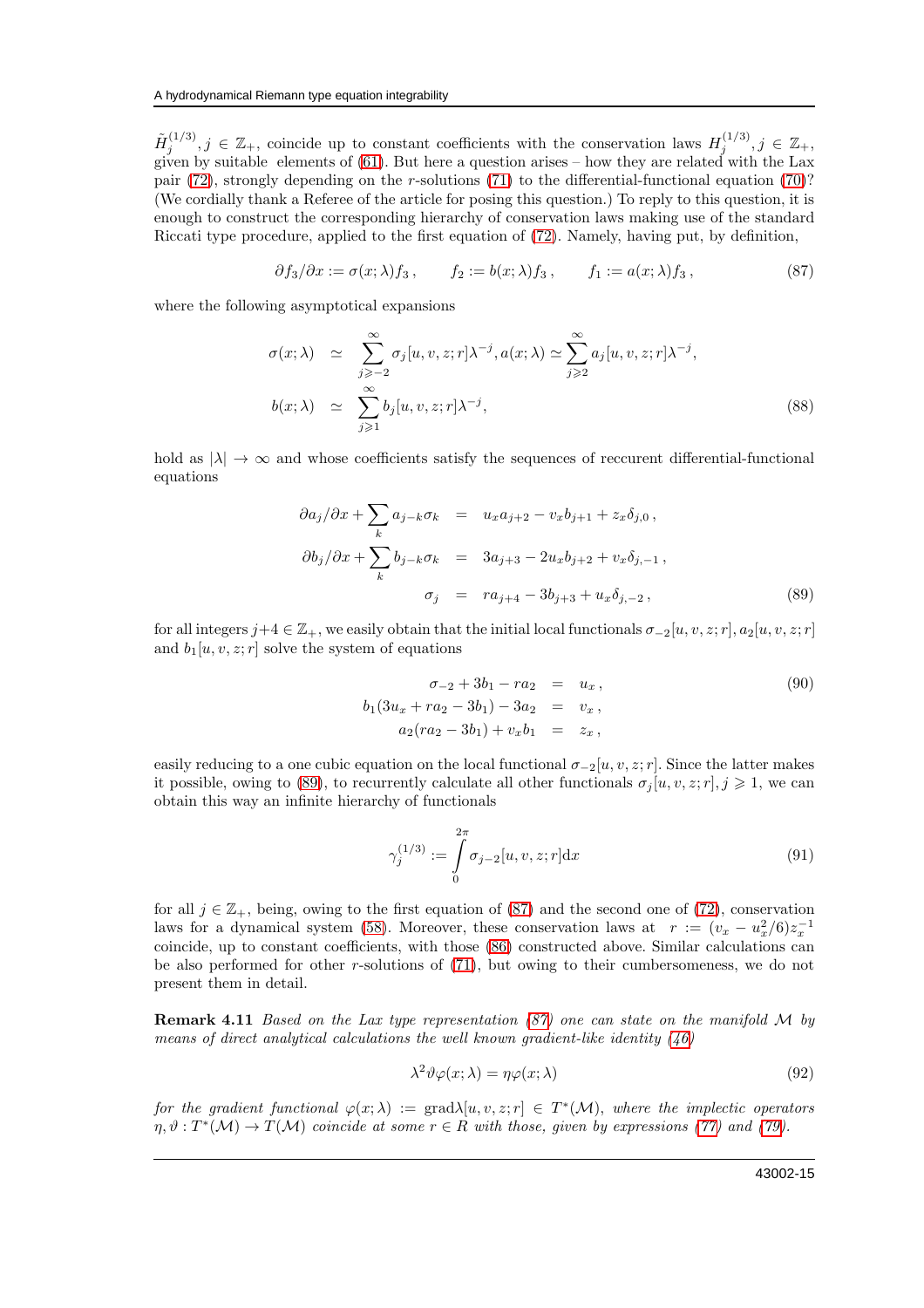The Lax type integrability of the Riemann type hydrodynamical equation [\(10\)](#page-1-4) at  $N = 2$  and  $N = 3$ , stated above, allows one to speculate that this property holds for arbitrary  $N \in \mathbb{Z}_+$ .

Concerning the evident difference between analytical properties of the cases  $N = 2$  and  $N = 3$ , we can easily observe that it is related with structures of the corresponding Lax type operators [\(52\)](#page-7-5) and  $(72)$ : in the first case the corresponding r-equation  $(70)$  is trivial (that is empty), but in the second case it is already nontrivial, allowing many different solutions. This situation generalizes, as we will see below, to the case  $N \geq 4$ , thereby explaining the appearing diversity of the related Lax type representations.

To support this hypothesis we will prove below that also at  $N = 4$  it is equivalent to a Lax type integrable bi-Hamiltonian dynamical system on the suitable smooth  $2\pi$ -periodic functional manifold  $M := C^{\infty}(\mathbb{R}/2\pi\mathbb{Z}; \mathbb{R}^4)$ , possesses infinite hierarchies of polynomial dispersionless and dispersive non-polynomial conservation laws.

## **5. The case N=4: conservation laws, bi-Hamiltonian structure and Lax type representation**

The Riemann type hydrodynamical equation [\(10\)](#page-1-4) at  $N = 4$  is equivalent to the nonlinear dynamical system

<span id="page-15-1"></span>
$$
\begin{aligned}\n u_t &= v - u u_x \\
 v_t &= w - u v_x \\
 w_t &= z - u w_x \\
 z_t &= -u z_x\n \end{aligned}\n \bigg\} := K[u, v, w, z],\n \tag{93}
$$

where  $K : \mathcal{M} \to T(\mathcal{M})$  is a suitable vector field on the smooth  $2\pi$ -periodic functional manifold  $\mathcal{M} := C^{\infty}(R/2\pi\mathbb{Z}; \mathbb{R}^{4})$ . To state its Hamiltonian structure, we need to find a functional solution to the Lie-Lax equation [\(32\)](#page-5-0):

<span id="page-15-0"></span>
$$
\psi_t + K^{'^*} \psi = \text{grad } \mathcal{L}
$$
\n(94)

for some smooth functional  $\mathcal{L} \in D(\mathcal{M})$ , where

$$
K' = \begin{pmatrix} -\partial u & 1 & 0 & 0 \\ -v_x & -u\partial & 1 & 0 \\ -w_x & 0 & -u\partial & 1 \\ -z_x & 0 & 0 & -u\partial \end{pmatrix}, \qquad K'^{*} = \begin{pmatrix} u\partial & -v_x & -w_x & -z_x \\ 1 & \partial u & 0 & 0 \\ 0 & 1 & \partial u & 0 \\ 0 & 0 & 1 & \partial u \end{pmatrix}
$$
(95)

are, respectively, the Frechet derivative of the mapping  $K : \mathcal{M} \to T(\mathcal{M})$  and its conjugate. The small parameter method [\[7\]](#page-19-8), applied to equation [\(94\)](#page-15-0), gives rise to the following exact solution:

$$
\psi = \left(-w_x, v_x/2, 0, -\frac{v_x^2}{2z_x} + \frac{u_x w_x}{z_x}\right)^{\mathsf{T}}, \qquad \mathcal{L} = \int_{0}^{2\pi} (zu_x - vw_x/2) \, dx. \tag{96}
$$

As a result, right away from [\(94\)](#page-15-0) we obtain that dynamical system [\(93\)](#page-15-1) is a Hamiltonian system on the functional manifold  $\mathcal{M}$ , that is

$$
K = -\vartheta \text{ grad } H,\tag{97}
$$

where the Hamiltonian functional is equal to

<span id="page-15-3"></span>
$$
H := (\psi, K) - \mathcal{L} = \int_{0}^{2\pi} (uz_x - vw_x) dx
$$
\n(98)

and the co-implectic operator is equal to

<span id="page-15-2"></span>
$$
\vartheta^{-1} := \psi' - \psi'^{*} = \begin{pmatrix} 0 & 0 & -\partial & \partial \frac{w_x}{z_x} \\ 0 & \partial & 0 & -\partial \frac{w_x}{z_x} \\ -\partial & 0 & 0 & \partial \frac{w_x}{z_x} \\ \frac{w_x}{z_x} \partial & -\frac{v_x}{z_x} \partial & \frac{u_x}{z_x} \partial & \frac{1}{2} [z_x^{-2} (v_x^2 - 2u_x w_x) \partial + \\ +\partial (v_x^2 - 2u_x w_x) z_x^{-2}] \end{pmatrix} . \tag{99}
$$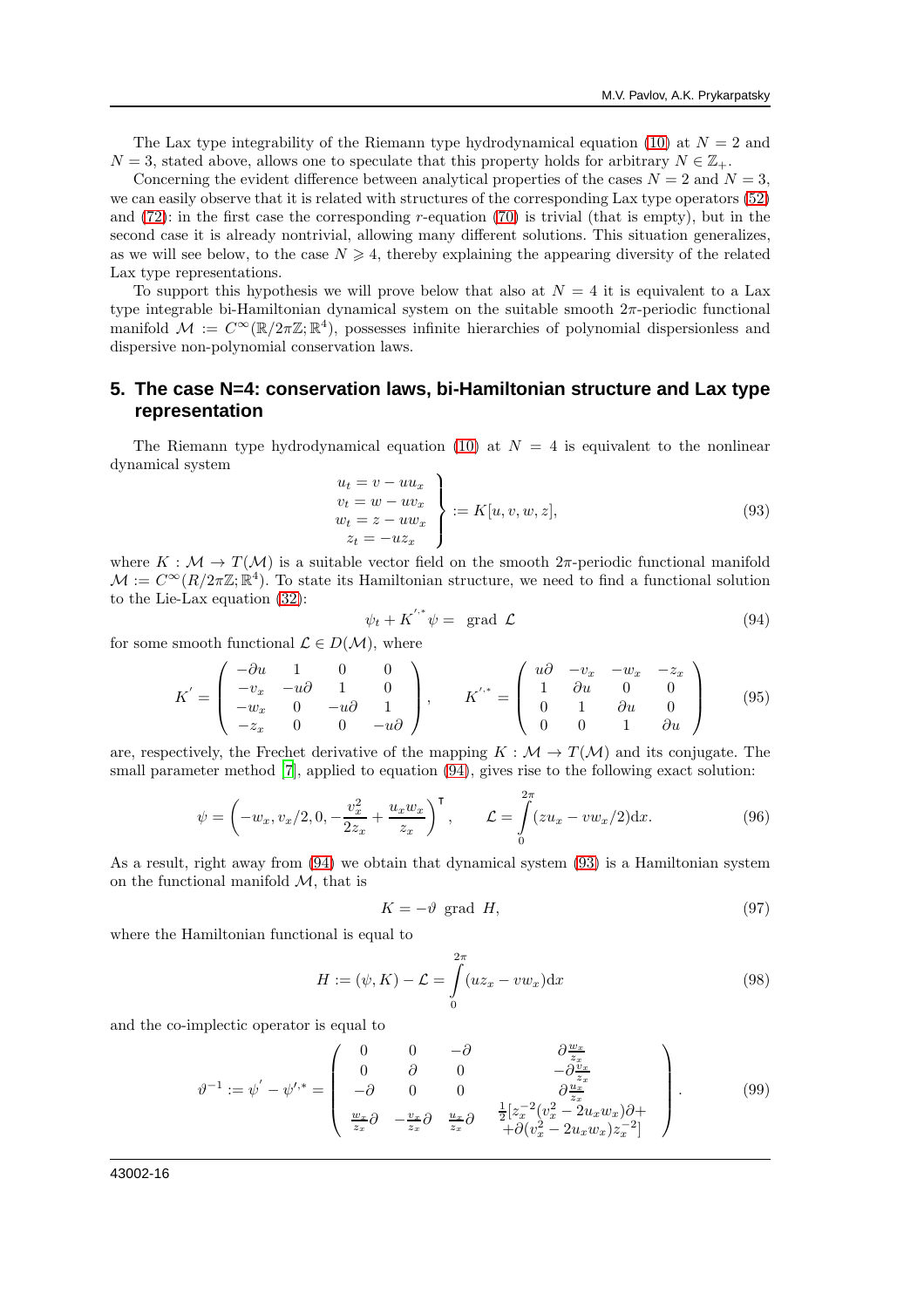The latter is degenerate: the relationship  $\vartheta^{-1}(u_x, v_x, w_x, z_x)$ <sup>T</sup> = 0 exactly on the whole manifold  $M$ , but the inverse to  $(99)$  exists and can be calculated analytically.

In order to state the Lax type integrability of Hamiltonian system [\(93\)](#page-15-1), we will apply the standard gradient-holonomic scheme of [\[7,](#page-19-8) [8\]](#page-19-10) to it and find its following linearization:

<span id="page-16-0"></span>
$$
D_t^4 f_4(\lambda) = 0,\t\t(100)
$$

where  $f_4(\lambda) \in C^{\infty}(\mathbb{R}^2;\mathbb{C})$  for all  $\lambda \in \mathbb{C}$ . Having rewritten [\(100\)](#page-16-0) in the form of a linear system

<span id="page-16-1"></span>
$$
D_t f = q(\lambda) f, \qquad q(\lambda) := \begin{pmatrix} 0 & 0 & 0 & 0 \\ \lambda & 0 & 0 & 0 \\ 0 & \lambda & 0 & 0 \\ 0 & 0 & \lambda & 0 \end{pmatrix}, \tag{101}
$$

where  $\lambda \in \mathbb{C}$  is a spectral parameter and the vector  $f \in C^{\infty}(\mathbb{R}^2; \mathbb{C}^4)$  allows, owing to the relationship [\(100\)](#page-16-0), the following functional representation:

<span id="page-16-2"></span>
$$
f_1(x,t) = \tilde{g}_1\left(u - tv + \frac{wt^2}{2} - \frac{xt^3}{3!}, v - wt + \frac{zt^2}{2}, w - zt, x - tu + \frac{vt^2}{2} - \frac{wt^3}{3!} + \frac{zt^4}{4!}\right),
$$
  
\n
$$
f_2(x,t) = t\mu_1\tilde{g}_1\left(u - tv + \frac{wt^2}{2} - \frac{xt^3}{3!}, v - wt + \frac{zt^2}{2}, w - zt, x - tu + \frac{vt^2}{2} - \frac{wt^3}{3!} + \frac{zt^4}{4!}\right)
$$
  
\n
$$
+ \tilde{g}_2\left(u - tv + \frac{wt^2}{2} - \frac{xt^3}{3!}, v - wt + \frac{zt^2}{2}, w - zt, x - tu + \frac{vt^2}{2} - \frac{wt^3}{3!} + \frac{zt^4}{4!}\right),
$$
  
\n
$$
f_3(x,t) = \mu_1\mu_2\frac{t^2}{2}\tilde{g}_1\left(u - tv + \frac{wt^2}{2} - \frac{xt^3}{3!}, v - wt + \frac{zt^2}{2}, w - zt, x - tu + \frac{vt^2}{2} - \frac{wt^3}{3!} + \frac{zt^4}{4!}\right)
$$
  
\n
$$
+ t\mu_2\tilde{g}_2\left(u - tv + \frac{wt^2}{2} - \frac{xt^3}{3!}, v - wt + \frac{zt^2}{2}, w - zt, x - tu + \frac{vt^2}{2} - \frac{wt^3}{3!} + \frac{zt^4}{4!}\right)
$$
  
\n
$$
+ \tilde{g}_3\left(u - tv + \frac{wt^2}{2} - \frac{xt^3}{3!}, v - wt + \frac{zt^2}{2}, w - zt, x - tu + \frac{vt^2}{2} - \frac{wt^3}{3!} + \frac{zt^4}{4!}\right),
$$
  
\n
$$
f_4(x,t) = \mu_1\mu_2\mu_3\frac{t^3}{3!}\tilde{g}_1\left(u - tv + \frac{wt^2}{2} - \frac{xt^3}{3!}, v - wt + \frac{zt^2}{2}, w - zt, x - tu + \frac{vt^2}{2} - \frac{wt^3}{3!} + \frac{zt^4}{4
$$

where  $\tilde{g}_j \in C^{\infty}(\mathbb{R}^4; \mathbb{C}), j = \overline{1, 4}$ , are arbitrary smooth complex valued functions.

Based on the expressions [\(101\)](#page-16-1) and [\(102\)](#page-16-2), one can construct the related linear representation of the expression  $\partial f / \partial x \in C^{\infty}(\mathbb{R}^4; \mathbb{C}^4)$  in the following matrix form:

$$
f_x = \ell[u, v, w, z; \lambda]f,\tag{103}
$$

where

$$
\ell[u, v, w, z; \lambda] := \begin{pmatrix} -\lambda^3 u_x & \lambda^2 v_x & -\lambda w_x & z_x \\ -4\lambda^2 & 3\lambda^3 u_x & -2\lambda^2 v_x & \lambda w_x \\ -10\lambda^5 r_1 & 6\lambda^4 & -3\lambda^3 u_x & \lambda^2 v_x \\ -20\lambda^6 r_2 & 10\lambda^5 r_1 & -4\lambda^4 & \lambda^3 u_x \end{pmatrix}
$$
(104)

 $f \in C^{\infty}(\mathbb{R}^2;\mathbb{C}^4)$  and which is compatible with [\(101\)](#page-16-1). Thus, we can formulate the following theorem about the Lax integrability of the generalized Riemann type hydrodynamical system [\(93\)](#page-15-1).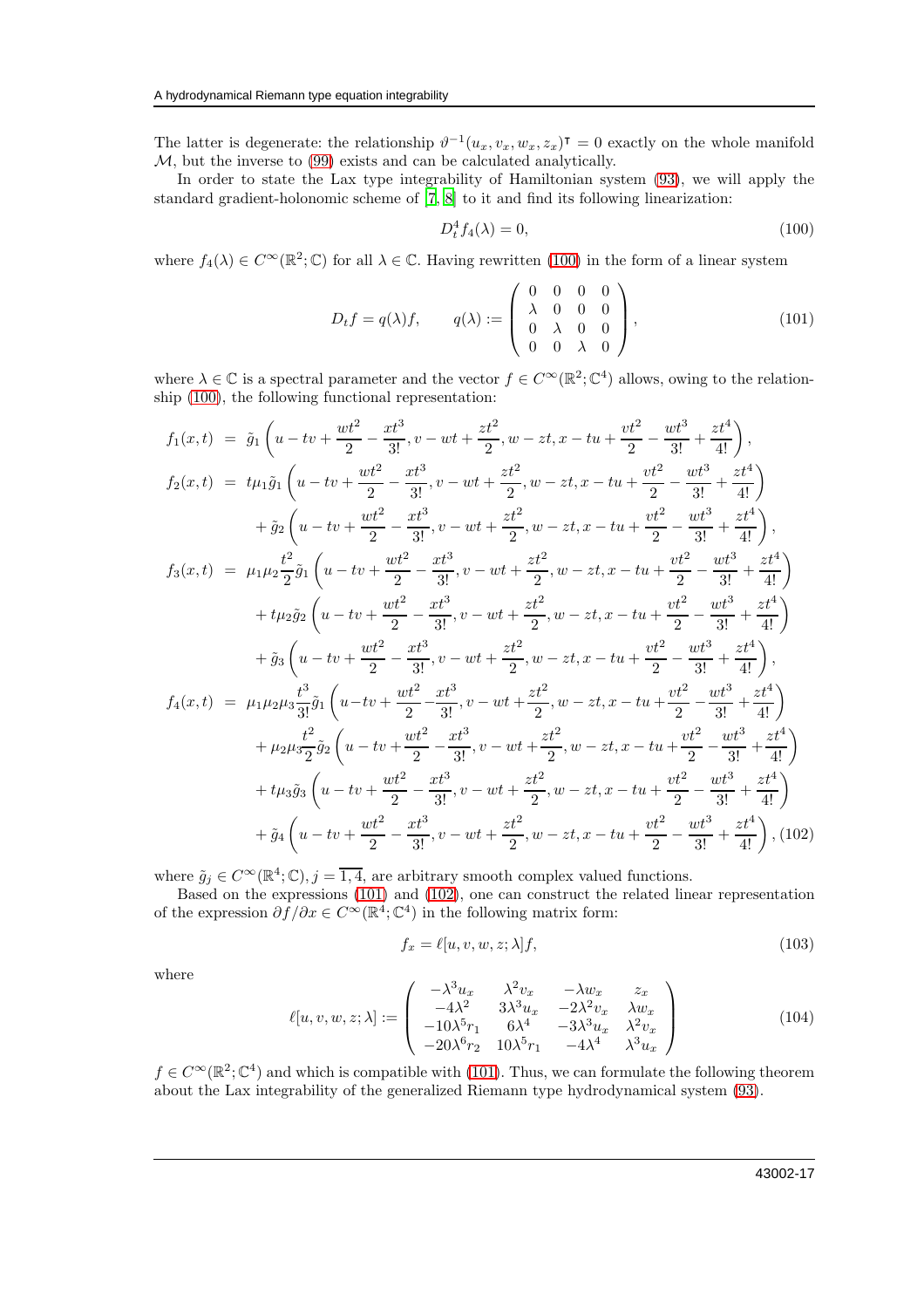**Theorem 5.1** The dynamical system [\(10\)](#page-1-4) at  $N = 4$ , equivalent to the generalized Riemann type hydrodynamical system [\(93\)](#page-15-1), possesses the Lax type representation

<span id="page-17-0"></span>
$$
f_x = \ell[u, v, z, w; \lambda]f, \qquad f_t = p(\ell)f, \qquad p(\ell) := -u\ell[u, v, w, z; \lambda] + q(\lambda), \tag{105}
$$

where

$$
\ell[u, v, w, z; \lambda] := \begin{pmatrix} -\lambda^{3}u_{x} & \lambda^{2}v_{x} & -\lambda w_{x} & z_{x} \\ -4\lambda^{4} & 3\lambda^{3}u_{x} & -2\lambda^{2}v_{x} & \lambda w_{x} \\ -10\lambda^{5}r_{1} & 6\lambda^{4} & -3\lambda^{3}u_{x} & \lambda^{2}v_{x} \\ -20\lambda^{6}r_{2} & 10\lambda^{5}r_{1} & -4\lambda^{4} & \lambda^{3}u_{x} \end{pmatrix}, \qquad q(\lambda) := \begin{pmatrix} 0 & 0 & 0 & 0 \\ \lambda & 0 & 0 & 0 \\ 0 & \lambda & 0 & 0 \\ 0 & 0 & \lambda & 0 \end{pmatrix},
$$

$$
p(\ell) = \begin{pmatrix} \lambda u u_{x} & -\lambda^{2}u v_{x} & \lambda u w_{x} & -u z_{x} \\ \lambda + 4\lambda^{4}u & -3\lambda^{3}u u_{x} & 2\lambda^{2}u v_{x} & -\lambda u w_{x} \\ 10\lambda^{5}u r_{1} & \lambda - 6\lambda^{4}u & 3\lambda^{3}u u_{x} & -\lambda^{2}u v_{x} \\ 20\lambda^{6}u r_{2} & -10\lambda^{5}u r_{1} & \lambda + 4\lambda^{4}u & -\lambda^{3}u u_{x} \end{pmatrix}, \qquad (106)
$$

thus being a Lax type integrable dynamical system on the functional manifold M.

Owing to the existence of the Lax type representation [\(105\)](#page-17-0) and the related gradient such as relationship [\[7,](#page-19-8) [8](#page-19-10)], we can easily derive that the Hamiltonian system [\(93\)](#page-15-1) is at the same time a bi-Hamiltonian flow on the functional manifold  $M$ . In addition, making use of the above results and the approach of work [\[11\]](#page-19-11), we can construct the infinite hierarchies of conservation laws for [\(93\)](#page-15-1), both dispersionless polynomial and dispersive non-polynomial ones:

a) polynomial conservation laws:

$$
H_9 = \int_0^{2\pi} dx(vw_x - uz_x), \qquad H^{(13)} = \int_0^{2\pi} dx(z_xw - zw_x),
$$
  
\n
$$
H_{14} = \int_0^{2\pi} dx \Big( k_1 \Big( z_x (v^2 - 2uw) - z^2 \Big) + k_2 \Big( - z_x v^2 + 2w_x (vw - uz) - z^2 \Big) + k_3 \Big( 2z_x v^2 + 4w_x (4z - vw) + 2z^2 \Big) \Big),
$$
  
\n
$$
H_{16} = \int_0^{2\pi} dx (3uz - vw)z_x, \qquad H^{18} = \int_0^{2\pi} dx z_x (w^2 - 2vz),
$$
  
\n
$$
H_{17} = \int_0^{2\pi} dx [12v_x uzw + z_x (9u^2z + 16uvw - 2v^3) + 6ww_x (v^2 - 2uw) + 6z (2vz - w^2)],
$$
  
\n
$$
H_{19} = \int_0^{2\pi} dx \Big[ k_1 \Big( 10v_x u z^2 + z_x (12uvz - uw^2 - 2v^2w) + 5ww_x (vw - 2uz) \Big) + k_2 \Big( z_x (6uvz - 3uw^2 - v^2w) + 5w_x v(w^2 - vz) \Big) \Big]; \tag{107}
$$

b) non-polynomial conservation laws:

$$
H_{11} = \int_{0}^{2\pi} dx \Big( u_{xx} z_x - u_x z_{xx} + v_x w_{xx} - v_{xx} w_{xx} \Big)^{\frac{1}{3}}, \qquad H_{12}^{(1/2)} = \int_{0}^{2\pi} dx \sqrt{w_x^2 - 2v_x z_x},
$$
  

$$
H_{12}^{(1/3)} = \int_{0}^{2\pi} dx \Big( 9u_x^2 z_x - 6u_x v_x w_x + 2v_x^3 - 12v_x z_x + 6w_x^2 \Big)^{\frac{1}{3}},
$$

43002-18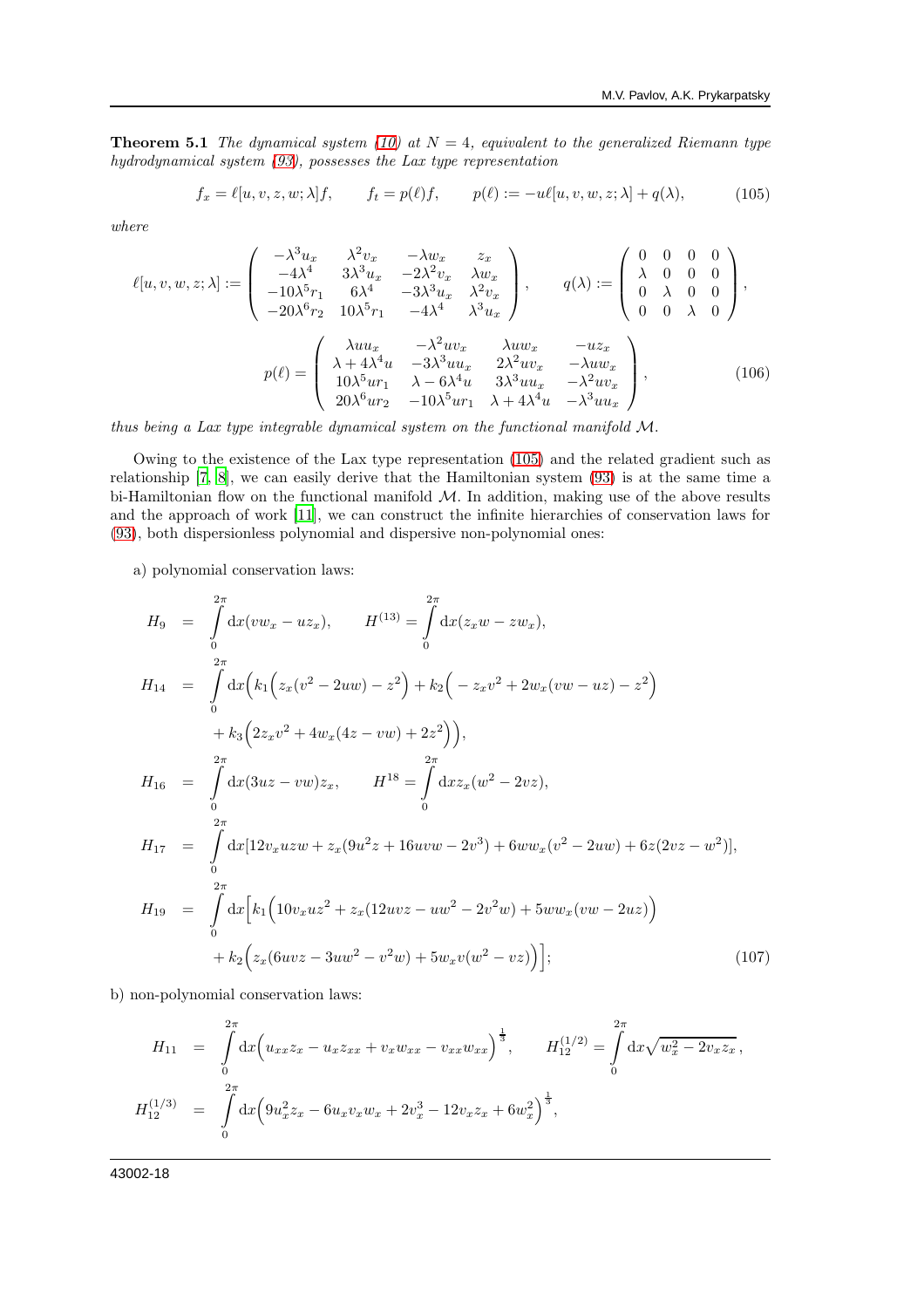$$
H_{13}^{(1/3)} = \int_{0}^{2\pi} dx \Big( u(2v_x z_x - w_x^2) + v(v_x w_x - 3u_x z_x) + w(u_x w_x - v_x^2 + 2z_x) + z(u_x v_x - 2w_x) \Big)^{\frac{1}{3}},
$$
  
\n
$$
H_{15}^{(1/3)} = \int_{0}^{2\pi} dx \Big( z_x w_{xx} - z_{xx} w_x \Big)^{\frac{1}{3}},
$$
  
\n
$$
H_{15}^{(1/2)} = \int_{0}^{2\pi} dx \Big( k_1 \big( v(2v_x z_x - w_x^2) + z(4z_x - u_x w_x) + w(v_x w_x - 3u_x z_x) \big) + k_2 z (2z_x + v_x^2 - u_x w_x) \Big)^{\frac{1}{2}},
$$
  
\n
$$
H_{16}^{(1/5)} = \int_{0}^{2\pi} dx \Big( u_{xxx} (2v_x z_x - w_x^2) + v_{xxx} (v_x w_x - 3u_x z_x) + z_{xxx} (u_x v_x - v_x^2 + 2z_x) + 3u_{xx} (v_x z_x - 3v_x z_x_x + w_{xxx} w_x) + 3v_{xx} (2u_x z_x - 2w_x + v_x w_x - 3w_x^2 + 4v_x^2 z_x + 4z_x^2) \Big)^{\frac{1}{3}},
$$
  
\n
$$
5H_{16}^{(1/4)} = \int_{0}^{2\pi} dx \Big( 4u_x^2 w_x^2 - 4u_x v_x^2 w_x - 8u_x z_x w_x + v_x^4 - 4v_x^2 z_x + 4z_x^2 \Big)^{\frac{1}{4}},
$$
  
\n
$$
H_{16}^{(1/3)} = \int_{0}^{2\pi} dx \Big( k_1 \big( u(z_x w_x - z_x x w_x) + v(v_x z_x - v_{xx} z_x) + z z_x x + w(u_{xx} z_x - u_x z_x x) \big) + k_2 \Big( z(u_x x w_x - u_x w_x + 2z_x x) + w(u_{xx} z_x - u_x z_x - v_{xx} w_x + v_x w_x x) \Big) + k_3 z_x (v_x^2 - 2u_x w_x + 2z_x x) \Big)
$$
  
\n(108)

where  $k_j$ ,  $j = \overline{1,3}$ , are arbitrary constants. We also observe that the Hamiltonian functional [\(98\)](#page-15-3) coincides exactly up to the sign with the polynomial conservation law  $H_{(9)} \in D(\mathcal{M})$ .

As concerns the general case  $N \in \mathbb{Z}_+$ , successively applying the above devised method, one can also obtain for the Riemann type hydrodynamical system [\(10\)](#page-1-4) the corresponding Lax type representation, construct infinite hierarchies of dispersive and dispersionless conservation laws, their symplectic structures and the related Lax type representations, which is a topic of the next work under preparation.

#### **6. Conclusion**

As follows from the results obtained in this work, the generalized Riemann type hydrodynamical system [\(10\)](#page-1-4) at  $N = 2, 3$  and  $N = 4$  possesses many infinite hierarchies of conservation laws, both dispersive non-polynomial and dispersionless polynomial ones. This fact can be easily explained by the fact that the corresponding dynamical systems [\(16\)](#page-3-0), [\(58\)](#page-8-0) and [\(93\)](#page-15-1) possess many, plausibly, infinite sets of algebraically independent compatible implectic structures, which generate via the corresponding gradient like relationships [\[7,](#page-19-8) [8](#page-19-10)] the related infinite hierarchies of conservation laws, and as a by-product, infinite hierarchies of the associated Lax type representations. The existence of many Lax type representations for the generalized Riemann type equation [10](#page-1-4) for  $N \in \mathbb{Z}_+$  was recently justified by means of differential-algebraic tools in [\[12\]](#page-19-12).

It is also worth to mention that the generalized Riemann type equation [\(10\)](#page-1-4) is an example of integrable dynamical systems belonging [\[14,](#page-19-13) [15\]](#page-19-14) at the same time to two different classes: C- and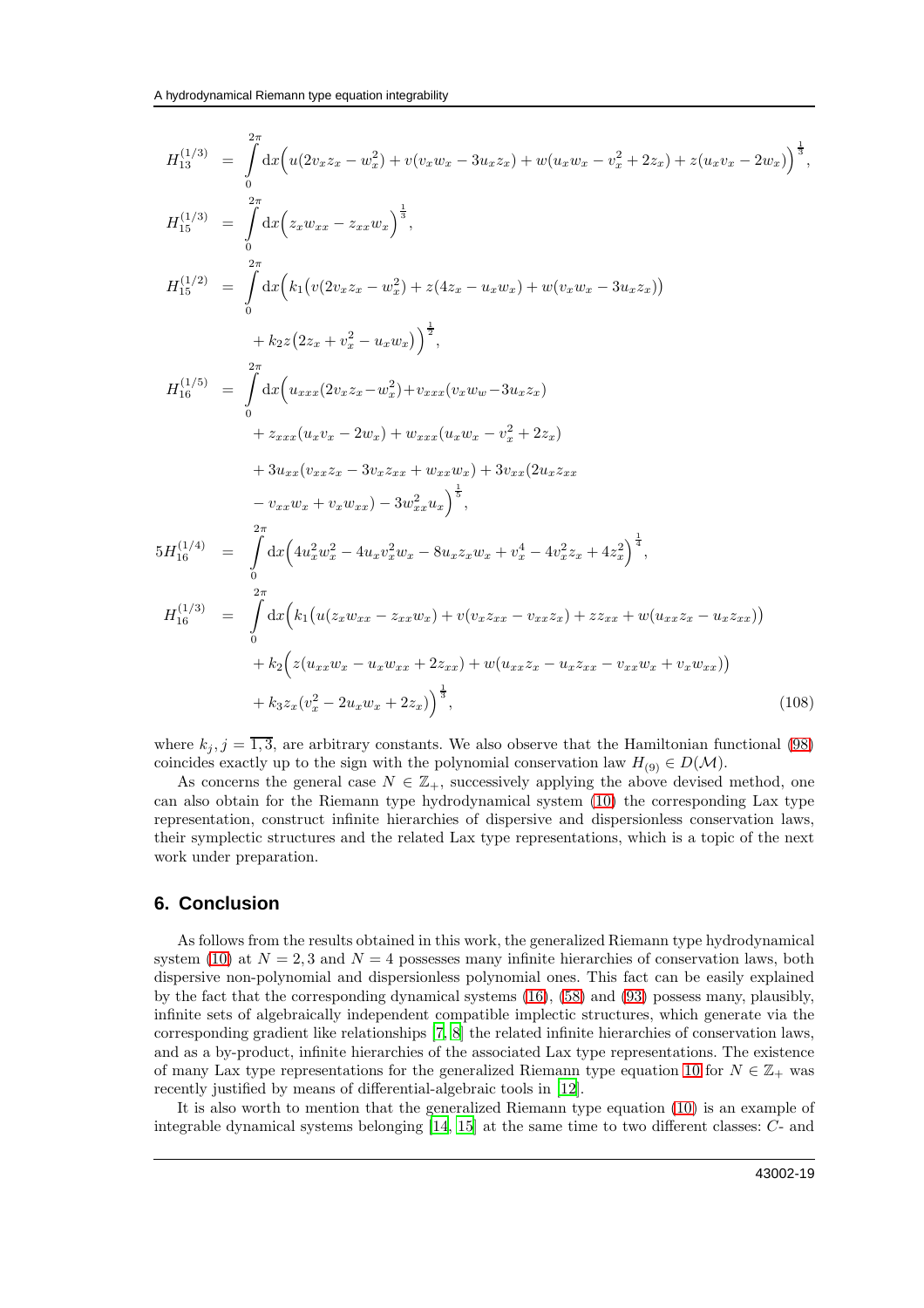S- integrable. Really, these systems are linearizable and have exact general solutions though in an unwieldy form. Thus, the Riemann type systems belong to the C-integrable class. Similar properties had been analyzed earlier for [\[17](#page-19-15)[–20\]](#page-19-16) for the case of the *Monge-Ampere* equations. Moreover, these systems have also infinite sets of compatible Hamiltonian structures, Lax type representations and respectively commuting flows. So, they belong to the S- integrable class too. Such a situation within the theory of Lax type integrable nonlinear dynamical systems is encountered, virtually, for the first time and is interesting from different points of view, both theoretically and practically. Keeping in mind these and some other important aspects of the Riemann type hydrodynamical systems [\(10\)](#page-1-4), we consider that they deserve additional thorough investigation in the future.

#### **Acknowledgements**

Authors express their sincere appreciation to Prof. Z. Popowicz and Dr. J. Golenia for many discussions of the work and instrumental help in studying the infinite hierarchies of the conservation laws used in this paper. We are also sincerely appreciated to Profs. M. Blaszak, Z. Peradzyński, J. Sławianowski, N. Bogolubov (jr.) and D.L. Blackmore for useful discussions of the results obtained. M.P. is indebted to Professor Y. Nutku for his hospitality at TUBITAK Marmara Research Centre and in the Feza Gursey Institute (Istanbul), for his helpful explanations of the relationship between Monge-Ampere equation and its Hamiltonian structures. He is grateful to Professor A. Gurevich for his explanations of the physical nature of these equations and Prof. K. Zybin for his remark that their system describing a dynamics of dark matter in the Universe can be derived from the Vlasov kinetic equation (which can be derived from the Liouville equation for the distribution function). He also would like to thank Prof. E. Ferapontov and Prof. G. El for their interest and valuable discussions.

Especially M.V.P. is grateful to the SISSA in Trieste (Italy) where some part of this work has been done. This research was in part supported by the RFBR grant 08–01–00464–a and by the grant of Presidium of RAS "Fundamental Problems of Nonlinear Dynamics".

#### **References**

- <span id="page-19-0"></span>1. Jeans J.H., Astronomy and Cosmology. Cambridge Univ. Press, London and New York, 1969.
- 2. Zeldovich Ya.B., Novikov I.D., Structure and Evolution of the Universe. Moscow, Nauka, 1975.
- <span id="page-19-1"></span>3. Sagdeev R.Z. – In: Reviews of Plasma Physics, Leontovich M.A., ed. Consultants Bureau, New York, 1968, 4, 20.
- <span id="page-19-2"></span>4. Gurevich A.V., Zybin K.P., Soviet Phys. JETP, 1988, 67, No. 1, 1–12.
- <span id="page-19-3"></span>5. Gurevich A.V., Zybin K.P., Soviet Phys. Usp., 1995, 38, No. 7, 687–722.
- <span id="page-19-4"></span>6. Whitham G.B., Linear and Nonlinear Waves. Willey-Interscience, New York, 1974.
- <span id="page-19-8"></span>7. Prykarpatsky A., Mykytyuk I., Algebraic Integrability of Nonlinear Dynamical Systems on Manifolds: Classical and Quantum Aspects. Kluwer Academic Publishers, Netherlands, 1998.
- <span id="page-19-10"></span>8. Hentosh O., Prytula M., Prykarpatsky A., Differential-Geometric and Lie-Algebraic Foundations of Investigating Nonlinear Dynamical Systems on Functional Manifolds. The Second edition. Lviv University Publ., 2006 (in Ukrainian).
- <span id="page-19-9"></span>9. Blaszak M., Multi-Hamiltonian Theory of Dynamical Systems. Springer, Berlin, 1998.
- <span id="page-19-5"></span>10. Marsden J., Chorin R., Mathematical Theory of Hydrodynamics. ???
- <span id="page-19-11"></span>11. Golenia J., Popowicz Z., Pavlov M., Prykarapatsky A., SIGMA, 2010, 6, 1–13.
- <span id="page-19-12"></span>12. Prykarpatsky A.K., Artemovych O.D., Popowicz Z., Pavlov M., J. Phys. A: Math. Theor., 2010, 43, 295205.
- <span id="page-19-6"></span>13. Das A., Brunelli J.C., J. Math. Phys., 2004, 45, No. 7, 2633–2645.
- <span id="page-19-13"></span>14. Calogero F., Stud. Appl. Math., 1984, 70, No. 3, 189–199.
- <span id="page-19-14"></span>15. Pavlov M.V., Theor. Math. Phys., 2001, 128, No. 1, 927–932.
- <span id="page-19-7"></span>16. Hunter J., Saxton R., SIAM J. Appl. Math., 1991, 51, No. 6, 1498–1521.
- <span id="page-19-15"></span>17. Juras M., Anderson I., Duke Math. J., 1997, 89, No. 2, 351–375.
- 18. Donato A., Oliveri F., Transport Theor. Stat., 1996, 25, No. 3–5, 303–322.
- 19. Nutku Y., Sarioglu O. Phys. Lett. A, 1993, 173, 270–274.
- <span id="page-19-16"></span>20. Pavlov M.V., J. Nonlinear Math. Phys, Supplement, 2002, 1, No. 9, 173–191.